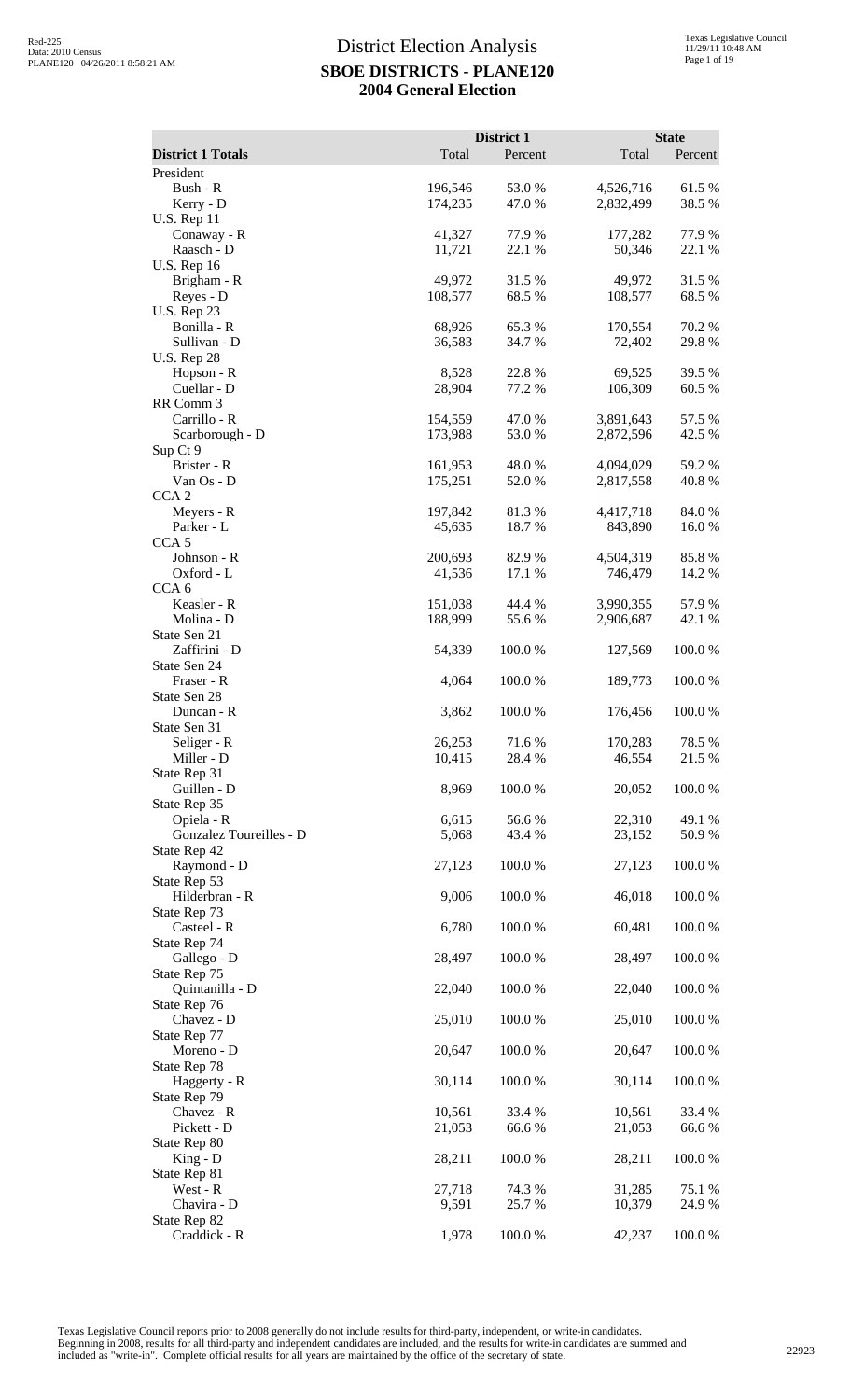|                                                                                                        |                               | District 1       |                                      | <b>State</b>     |
|--------------------------------------------------------------------------------------------------------|-------------------------------|------------------|--------------------------------------|------------------|
| <b>District 1 Totals</b>                                                                               | Total                         | Percent          | Total                                | Percent          |
| State Rep 85<br>Sharp - R<br>Laney - D                                                                 | 1,133<br>1,129                | 50.1 %<br>49.9%  | 17,955<br>25,583                     | 41.2%<br>58.8%   |
| <b>Total Voter Registration (VR)</b><br>Total Spanish Surname VR and SSVR/VR<br>Turnout (TO) and TO/VR | 785,698<br>483,540<br>373,679 | 61.5 %<br>47.6 % | 13,097,873<br>2,663,945<br>7,459,805 | 20.3 %<br>57.0 % |
|                                                                                                        |                               | District 2       |                                      | <b>State</b>     |
| <b>District 2 Totals</b>                                                                               | Total                         | Percent          | Total                                | Percent          |
| President                                                                                              |                               |                  |                                      |                  |
| Bush - R<br>Kerry - D<br><b>U.S. Rep 14</b>                                                            | 219,122<br>169,266            | 56.4 %<br>43.6 % | 4,526,716<br>2,832,499               | 61.5%<br>38.5 %  |
| Paul - R                                                                                               | 55,190                        | 100.0%           | 173,644                              | 100.0%           |
| <b>U.S. Rep 15</b>                                                                                     |                               |                  |                                      |                  |
| Thamm - R<br>Hinojosa - D                                                                              | 34,990<br>51,817              | 40.3%<br>59.7 %  | 67,910<br>96,069                     | 41.4%<br>58.6%   |
| <b>U.S. Rep 25</b>                                                                                     |                               |                  |                                      |                  |
| Klein - R                                                                                              | 15,619                        | 40.9 %           | 49,248                               | 31.3%            |
| Doggett - D<br><b>U.S. Rep 27</b>                                                                      | 22,592                        | 59.1 %           | 108,299                              | 68.7%            |
| Vaden - R                                                                                              | 61,951                        | 35.6 %           | 61,951                               | 35.6%            |
| Ortiz - D                                                                                              | 112,077                       | 64.4 %           | 112,077                              | 64.4 %           |
| RR Comm 3<br>Carrillo - R                                                                              |                               |                  |                                      |                  |
| Scarborough - D                                                                                        | 166,636<br>174,135            | 48.9%<br>51.1%   | 3,891,643<br>2,872,596               | 57.5 %<br>42.5 % |
| Sup Ct 9                                                                                               |                               |                  |                                      |                  |
| Brister - R                                                                                            | 178,964                       | 51.0%            | 4,094,029                            | 59.2 %           |
| Van Os - D                                                                                             | 171,796                       | 49.0 %           | 2,817,558                            | 40.8%            |
| CCA <sub>2</sub><br>Meyers - R<br>Parker - L                                                           | 207,953<br>40,883             | 83.6%<br>16.4 %  | 4,417,718<br>843,890                 | 84.0 %<br>16.0%  |
| CCA <sub>5</sub>                                                                                       |                               |                  |                                      |                  |
| Johnson - R<br>Oxford - L<br>CCA <sub>6</sub>                                                          | 209,434<br>38,288             | 84.5 %<br>15.5 % | 4,504,319<br>746,479                 | 85.8%<br>14.2 %  |
| Keasler - R<br>Molina - D                                                                              | 169,803<br>183,225            | 48.1 %<br>51.9%  | 3,990,355<br>2,906,687               | 57.9%<br>42.1 %  |
| SBOE <sub>2</sub><br>Berlanga - D                                                                      | 216,692                       | 100.0%           | 227,889                              | 100.0%           |
| State Sen 20<br>Hinojosa - D<br>State Sen 21                                                           | 84,830                        | 100.0%           | 116,748                              | 100.0%           |
| Zaffirini - D                                                                                          | 12,698                        | 100.0%           | 127,569                              | 100.0%           |
| State Sen 27<br>Lucio - D                                                                              | 89,975                        | 100.0%           | 89,975                               | 100.0%           |
| State Rep 17                                                                                           |                               |                  |                                      |                  |
| Killgore - R                                                                                           | 3,352                         | 44.7%            | 24,459                               | 45.2 %           |
| Cook - D                                                                                               | 4,145                         | 55.3 %           | 29,706                               | 54.8%            |
| State Rep 28<br>Hegar - R                                                                              | 8,433                         | 62.7%            | 40,338                               | 64.1 %           |
| Shelton - D                                                                                            | 5,009                         | 37.3 %           | 22,561                               | 35.9%            |
| State Rep 29                                                                                           |                               |                  |                                      |                  |
| Dawson - R                                                                                             | 7,999                         | 100.0%           | 40,338                               | 100.0%           |
| State Rep 30<br>Morrison - R                                                                           | 30,863                        | 90.0%            | 35,790                               | 87.4 %           |
| Myers - I                                                                                              | 3,426                         | 10.0 %           | 5,158                                | 12.6 %           |
| State Rep 32                                                                                           |                               |                  |                                      |                  |
| Seaman - R<br>State Rep 33                                                                             | 37,240                        | 100.0%           | 37,240                               | 100.0%           |
| Luna - D<br>State Rep 34                                                                               | 30,481                        | 100.0%           | 30,481                               | 100.0%           |
| Arnold - R                                                                                             | 18,924                        | 45.0 %           | 18,924                               | 45.0%            |
| Herrero - D                                                                                            | 23,175                        | 55.0%            | 23,175                               | 55.0%            |
| State Rep 35<br>Opiela - R                                                                             | 1,925                         | 57.9%            | 22,310                               | 49.1 %           |
| Gonzalez Toureilles - D                                                                                | 1,401                         | 42.1 %           | 23,152                               | 50.9%            |
| State Rep 36                                                                                           |                               |                  |                                      |                  |
| Flores - D                                                                                             | 16,158                        | 100.0%           | 18,503                               | 100.0%           |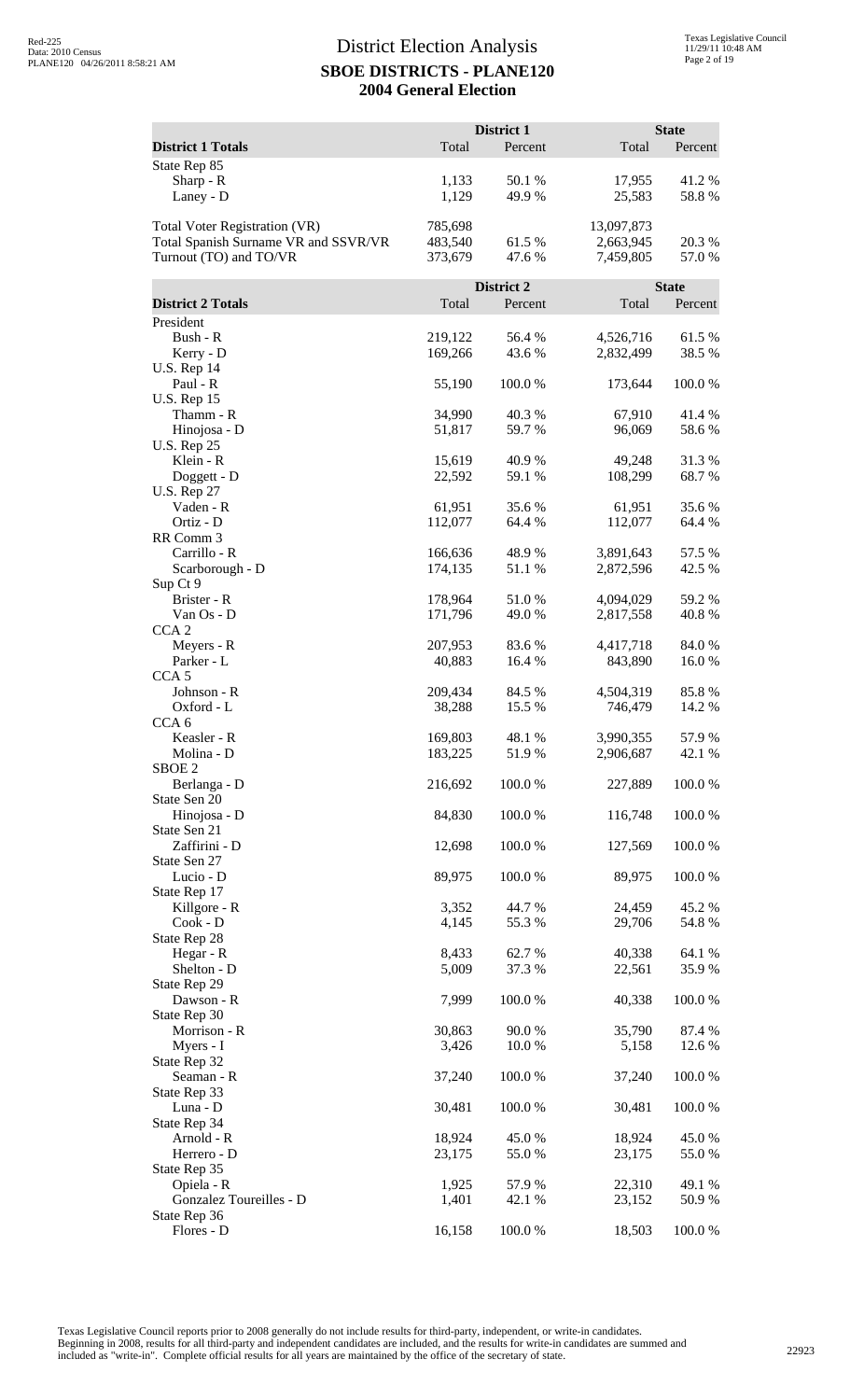|                                      |         | District 2 |            | <b>State</b> |
|--------------------------------------|---------|------------|------------|--------------|
| <b>District 2 Totals</b>             | Total   | Percent    | Total      | Percent      |
| State Rep 37                         |         |            |            |              |
| Oliveira - D                         | 16,918  | 100.0%     | 16,918     | 100.0 %      |
| State Rep 38                         |         |            |            |              |
| Solis - D                            | 20,164  | 100.0%     | 20,164     | 100.0 %      |
| State Rep 39                         |         |            |            |              |
| Martinez - D                         | 16,335  | 100.0%     | 16,335     | 100.0 %      |
| State Rep 40                         |         |            |            |              |
| Pena - D                             | 6,469   | 100.0%     | 16,211     | 100.0 %      |
| State Rep 41                         |         |            |            |              |
| Gonzales - D                         | 10,105  | 100.0%     | 17,606     | 100.0 %      |
| State Rep 43                         |         |            |            |              |
| Hubert - R                           | 12,964  | 44.4 %     | 13,751     | 40.7 %       |
| Escobar - D                          | 16,227  | 55.6 %     | 20,044     | 59.3 %       |
| <b>Total Voter Registration (VR)</b> | 819,847 |            | 13,097,873 |              |
| Total Spanish Surname VR and SSVR/VR | 445,757 | 54.4 %     | 2,663,945  | 20.3 %       |
| Turnout (TO) and TO/VR               | 392,938 | 47.9 %     | 7,459,805  | 57.0 %       |

|                          |         | District 3 |           | <b>State</b> |
|--------------------------|---------|------------|-----------|--------------|
| <b>District 3 Totals</b> | Total   | Percent    | Total     | Percent      |
| President                |         |            |           |              |
| Bush - R                 | 180,985 | 47.4 %     | 4,526,716 | 61.5%        |
| Kerry - D                | 200,627 | 52.6 %     | 2,832,499 | 38.5 %       |
| <b>U.S. Rep 15</b>       |         |            |           |              |
| Thamm - R                | 19,239  | 36.7%      | 67,910    | 41.4 %       |
| Hinojosa - D             | 33,206  | 63.3%      | 96,069    | 58.6%        |
| <b>U.S. Rep 20</b>       |         |            |           |              |
| $Scott - R$              | 54,490  | 32.7 %     | 54,976    | 32.8%        |
| Gonzalez - D             | 111,966 | 67.3 %     | 112,480   | 67.2 %       |
| <b>U.S. Rep 21</b>       |         |            |           |              |
| Smith - R                | 2,282   | 55.3%      | 209,471   | 63.4 %       |
| Smith - D                | 1,848   | 44.7%      | 120,971   | 36.6%        |
| <b>U.S. Rep 23</b>       |         |            |           |              |
| Bonilla - R              | 15,809  | 64.3 %     | 170,554   | 70.2 %       |
| Sullivan - D             | 8,763   | 35.7%      | 72,402    | 29.8%        |
| <b>U.S. Rep 25</b>       |         |            |           |              |
| Klein - R                | 15,365  | 39.3 %     | 49,248    | 31.3%        |
| Doggett - D              | 23,770  | 60.7%      | 108,299   | 68.7%        |
| <b>U.S. Rep 28</b>       |         |            |           |              |
| Hopson - R               | 25,976  | 33.5 %     | 69,525    | 39.5 %       |
| Cuellar - D              | 51,524  | 66.5%      | 106,309   | 60.5 %       |
| RR Comm 3                |         |            |           |              |
| Carrillo - R             | 143,592 | 41.8%      | 3,891,643 | 57.5 %       |
| Scarborough - D          | 200,061 | 58.2%      | 2,872,596 | 42.5 %       |
| Sup Ct 9                 |         |            |           |              |
| Brister - R              | 149,991 | 42.1 %     | 4,094,029 | 59.2 %       |
| Van Os - D               | 206,440 | 57.9%      | 2,817,558 | 40.8%        |
| CCA <sub>2</sub>         |         |            |           |              |
| Meyers - R               | 182,279 | 78.5 %     | 4,417,718 | 84.0%        |
| Parker - L               | 49,791  | 21.5 %     | 843,890   | 16.0%        |
| CCA <sub>5</sub>         |         |            |           |              |
| Johnson - R              | 186,985 | 80.8%      | 4,504,319 | 85.8%        |
| Oxford - L               | 44,570  | 19.2 %     | 746,479   | 14.2 %       |
| CCA <sub>6</sub>         |         |            |           |              |
| Keasler - R              | 140,300 | 39.4 %     | 3,990,355 | 57.9%        |
| Molina - D               | 216,183 | 60.6 %     | 2,906,687 | 42.1 %       |
| SBOE <sub>2</sub>        |         |            |           |              |
| Berlanga - D             | 11,197  | 100.0%     | 227,889   | 100.0%       |
| State Sen 20             |         |            |           |              |
| Hinojosa - D             | 31,918  | 100.0%     | 116,748   | 100.0%       |
| State Sen 21             |         |            |           |              |
| Zaffirini - D            | 45,608  | 100.0%     | 127,569   | 100.0%       |
| State Sen 26             |         |            |           |              |
| Valdez - R               | 62,184  | 38.9%      | 73,943    | 41.2 %       |
| Van De Putte - D         | 97,764  | 61.1%      | 105,625   | 58.8%        |
| State Rep 30             |         |            |           |              |
| Morrison - R             | 4,927   | 74.0 %     | 35,790    | 87.4 %       |
| Myers - I                | 1,732   | 26.0%      | 5,158     | 12.6 %       |
| State Rep 31             |         |            |           |              |
| Guillen - D              | 11,083  | 100.0%     | 20,052    | 100.0%       |
| State Rep 35             |         |            |           |              |
| Opiela - R               | 13,770  | 45.2 %     | 22,310    | 49.1 %       |
| Gonzalez Toureilles - D  | 16,683  | 54.8%      | 23,152    | 50.9%        |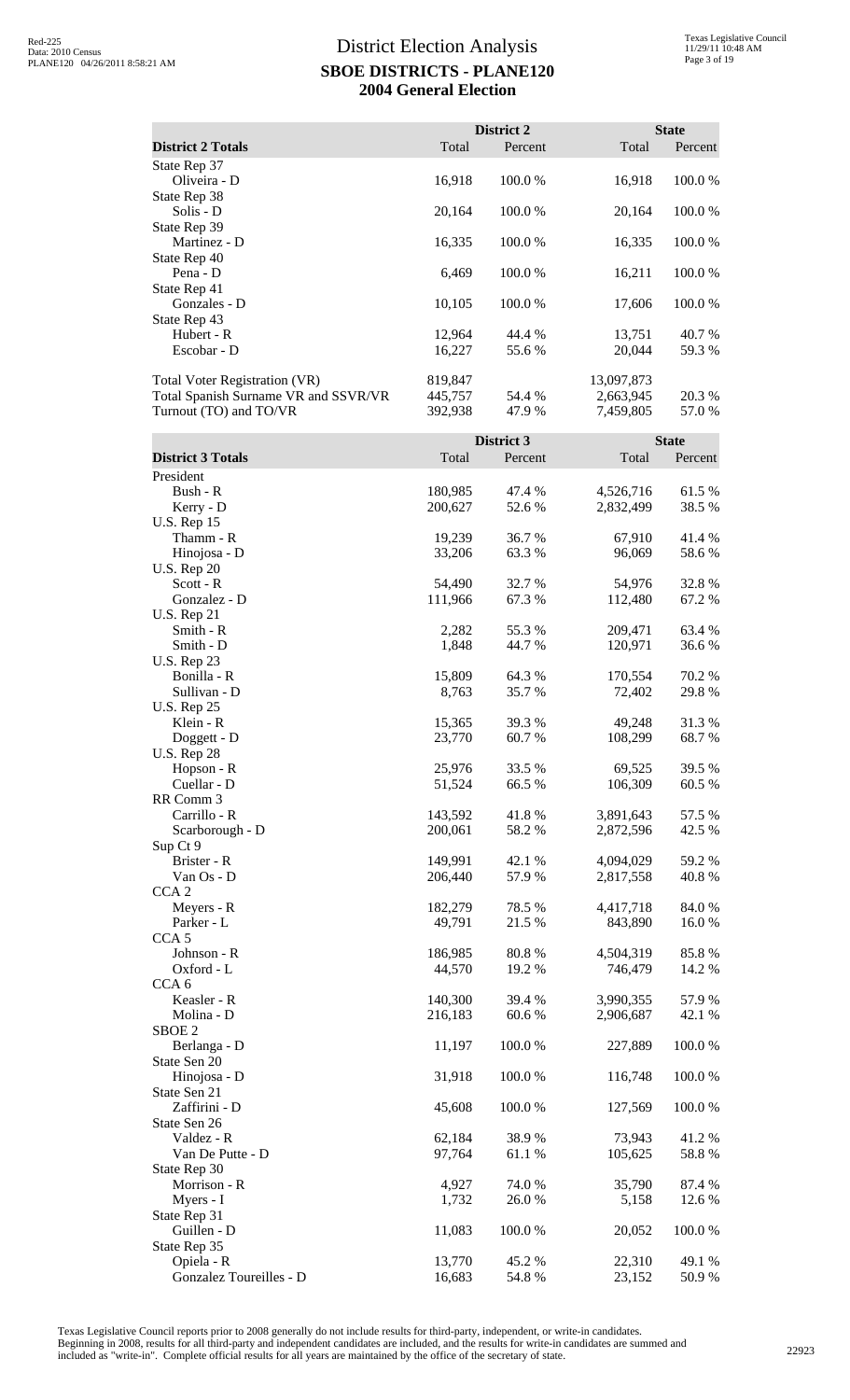|                                      |         | District 3 |            | <b>State</b> |
|--------------------------------------|---------|------------|------------|--------------|
| <b>District 3 Totals</b>             | Total   | Percent    | Total      | Percent      |
| State Rep 36                         |         |            |            |              |
| Flores - D                           | 2,345   | 100.0%     | 18,503     | 100.0%       |
| State Rep 40                         |         |            |            |              |
| Pena - D                             | 9,742   | 100.0%     | 16,211     | 100.0%       |
| State Rep 41                         |         |            |            |              |
| Gonzales - D                         | 7,501   | 100.0%     | 17,606     | 100.0%       |
| State Rep 43                         |         |            |            |              |
| Hubert - R                           | 787     | 17.1 %     | 13,751     | 40.7 %       |
| Escobar - D                          | 3,817   | 82.9%      | 20,044     | 59.3%        |
| State Rep 44                         |         |            |            |              |
| Kuempel - R                          | 14,197  | 100.0%     | 44,492     | 100.0%       |
| State Rep 116                        |         |            |            |              |
| Shindler - R                         | 13,061  | 35.7%      | 13,061     | 35.7%        |
| Martinez Fischer - D                 | 23,528  | 64.3 %     | 23,528     | 64.3 %       |
| State Rep 117                        |         |            |            |              |
| Mercer - R                           | 11,859  | 43.8%      | 19,126     | 49.3%        |
| Leibowitz - D                        | 15,200  | 56.2%      | 19,653     | 50.7%        |
| State Rep 118                        |         |            |            |              |
| Salyer - R                           | 5,619   | 26.6 %     | 16,156     | 43.2 %       |
| Uresti - D                           | 15,521  | 73.4 %     | 21,247     | 56.8%        |
| State Rep 119                        |         |            |            |              |
| Kusek - R                            | 6,324   | 26.3%      | 13,819     | 37.6%        |
| Puente - D                           | 17,735  | 73.7%      | 22,912     | 62.4 %       |
| State Rep 120                        |         |            |            |              |
| McClendon - D                        | 26,333  | 100.0%     | 27,214     | 100.0%       |
| State Rep 121                        |         |            |            |              |
| Jones - R                            | 5,292   | 100.0%     | 46,941     | 100.0%       |
| State Rep 122                        |         |            |            |              |
| Corte - R                            | 941     | 100.0%     | 66,827     | 100.0%       |
| State Rep 123                        |         |            |            |              |
| Medina - R                           | 10,007  | 34.1 %     | 13,551     | 38.4 %       |
| Villarreal - D                       | 19,380  | 65.9%      | 21,730     | 61.6%        |
| State Rep 124                        |         |            |            |              |
| Menendez - D                         | 28,628  | 100.0%     | 28,628     | 100.0%       |
| State Rep 125                        |         |            |            |              |
| Castro - D                           | 26,002  | 100.0%     | 30,202     | 100.0%       |
| <b>Total Voter Registration (VR)</b> | 822,158 |            | 13,097,873 |              |
| Total Spanish Surname VR and SSVR/VR | 485,274 | 59.0%      | 2,663,945  | 20.3 %       |
| Turnout (TO) and TO/VR               | 387,695 | 47.2 %     | 7,459,805  | 57.0%        |

|                          |         | <b>District 4</b> |           | <b>State</b> |
|--------------------------|---------|-------------------|-----------|--------------|
| <b>District 4 Totals</b> | Total   | Percent           | Total     | Percent      |
| President                |         |                   |           |              |
| Bush - R                 | 106,781 | 29.8%             | 4,526,716 | 61.5 %       |
| Kerry - D                | 251,476 | 70.2 %            | 2,832,499 | 38.5%        |
| U.S. Rep 2               |         |                   |           |              |
| Poe - R                  | 5,465   | 57.1 %            | 139,935   | 56.4%        |
| Lampson - D              | 4,107   | 42.9 %            | 108,134   | 43.6 %       |
| U.S. Rep 7               |         |                   |           |              |
| Culberson - R            | 2,816   | 51.9%             | 175,440   | 65.8%        |
| Martinez - D             | 2,607   | 48.1 %            | 91,126    | 34.2 %       |
| U.S. Rep 9               |         |                   |           |              |
| Molina - R               | 16,315  | 17.3 %            | 42,132    | 26.9%        |
| Green - D                | 77,913  | 82.7 %            | 114,462   | 73.1 %       |
| <b>U.S. Rep 18</b>       |         |                   |           |              |
| Jackson Lee - D          | 110,822 | 100.0%            | 136,018   | 100.0%       |
| <b>U.S. Rep 22</b>       |         |                   |           |              |
| Delay - R                | 7,970   | 40.4 %            | 150,377   | 57.3 %       |
| Morrison - D             | 11,770  | 59.6 %            | 112,034   | 42.7 %       |
| <b>U.S. Rep 29</b>       |         |                   |           |              |
| Green - D                | 70,608  | 100.0%            | 78,256    | 100.0%       |
| RR Comm 3                |         |                   |           |              |
| Carrillo - R             | 94,478  | 27.6 %            | 3,891,643 | 57.5 %       |
| Scarborough - D          | 247,341 | 72.4 %            | 2,872,596 | 42.5 %       |
| Sup Ct 9                 |         |                   |           |              |
| Brister - R              | 95,562  | 27.6 %            | 4,094,029 | 59.2 %       |
| Van $Os$ - $D$           | 251,227 | 72.4 %            | 2,817,558 | 40.8%        |
| CCA <sub>2</sub>         |         |                   |           |              |
| Meyers - R               | 113,236 | 72.5 %            | 4,417,718 | 84.0%        |
| Parker - L               | 43,012  | 27.5 %            | 843,890   | 16.0%        |
| CCA <sub>5</sub>         |         |                   |           |              |
| Johnson - R              | 117,727 | 75.4 %            | 4,504,319 | 85.8%        |
| Oxford - L               | 38,317  | 24.6 %            | 746,479   | 14.2 %       |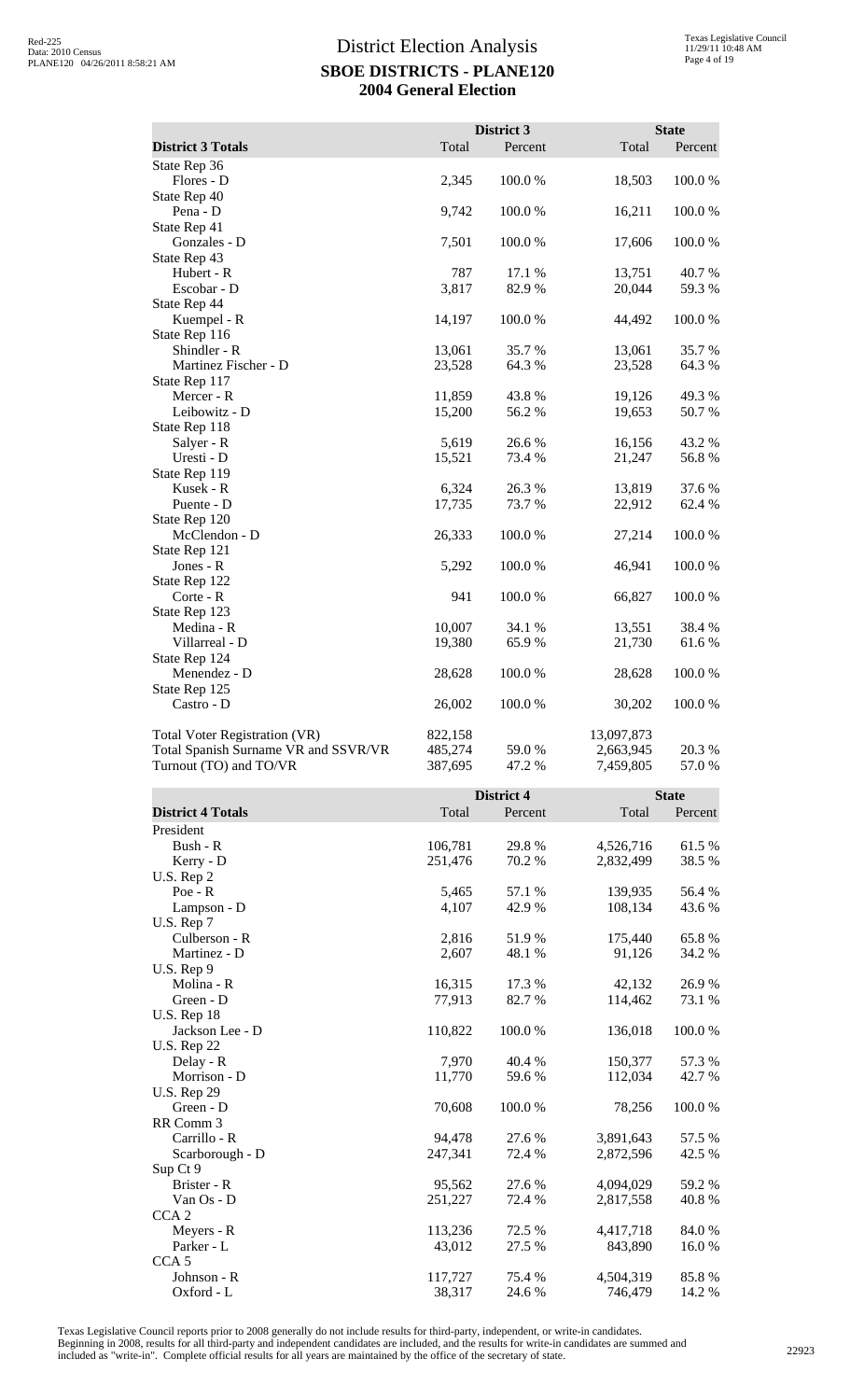|                                                                       |                    | District 4       |                         | <b>State</b>     |
|-----------------------------------------------------------------------|--------------------|------------------|-------------------------|------------------|
| <b>District 4 Totals</b>                                              | Total              | Percent          | Total                   | Percent          |
| CCA <sub>6</sub><br>Keasler - R                                       | 90,300             | 26.0%            | 3,990,355               | 57.9 %           |
| Molina - D                                                            | 257,194            | 74.0 %           | 2,906,687               | 42.1 %           |
| SBOE <sub>4</sub>                                                     |                    |                  |                         |                  |
| Allen - D<br>SBOE <sub>6</sub>                                        | 247,129            | 100.0%           | 253,705                 | 100.0%           |
| $Leo-R$                                                               | 4,358              | 100.0%           | 335,628                 | 100.0%           |
| SBOE <sub>7</sub>                                                     |                    |                  |                         |                  |
| Bradley - R<br>McNicoll - L                                           | 14,651<br>2,489    | 85.5 %<br>14.5 % | 327,750                 | 87.3%<br>12.7 %  |
| State Sen 6                                                           |                    |                  | 47,633                  |                  |
| Gallegos - D                                                          | 62,639             | 100.0%           | 75,318                  | 100.0%           |
| State Sen 11                                                          |                    |                  |                         |                  |
| Jackson - R<br>State Rep 26                                           | 4,467              | 100.0%           | 177,511                 | 100.0%           |
| Howard - R                                                            | 403                | 100.0%           | 43,538                  | 100.0%           |
| State Rep 27                                                          |                    |                  |                         |                  |
| Olivo - D<br>State Rep 126                                            | 24,244             | 100.0%           | 40,673                  | 100.0%           |
| Hamric - R                                                            | 3,385              | 37.4 %           | 34,865                  | 69.3%            |
| McKinney - D                                                          | 5,663              | 62.6%            | 15,460                  | 30.7%            |
| State Rep 127<br>Crabb - R                                            | 1,439              | 35.9%            | 43,525                  | 70.4 %           |
| Coffelt - D                                                           | 2,570              | 64.1 %           | 18,261                  | 29.6%            |
| State Rep 129                                                         |                    |                  |                         |                  |
| Davis - R<br>State Rep 131                                            | 1,317              | 100.0%           | 40,002                  | 100.0%           |
| Allen - D                                                             | 28,474             | 100.0%           | 28,474                  | 100.0%           |
| State Rep 133                                                         |                    |                  |                         |                  |
| Nixon - R                                                             | 582                | 65.0%            | 21,184                  | 78.3%            |
| Harris - I<br>State Rep 134                                           | 313                | 35.0 %           | 5,883                   | 21.7%            |
| Wong - R                                                              | 440                | 49.9%            | 36,021                  | 54.7 %           |
| Dougherty - D                                                         | 442                | 50.1 %           | 29,806                  | 45.3%            |
| State Rep 135<br>Elkins - R                                           | 877                | 100.0 %          | 31,014                  | 100.0 %          |
| State Rep 138                                                         |                    |                  |                         |                  |
| Bohac - R                                                             | 9,219              | 62.1 %           | 23,217                  | 63.8%            |
| Ashmead - D<br>State Rep 139                                          | 5,634              | 37.9%            | 13,201                  | 36.2%            |
| Turner - D                                                            | 29,819             | 100.0%           | 30,151                  | 100.0%           |
| State Rep 140                                                         |                    |                  |                         |                  |
| Large - R                                                             | 5,821              | 32.6 %<br>67.4 % | 5,821                   | 32.6 %<br>67.4 % |
| Bailey - D<br>State Rep 141                                           | 12,061             |                  | 12,061                  |                  |
| Thompson - D                                                          | 25,739             | 100.0%           | 27,490                  | 100.0%           |
| State Rep 142                                                         |                    |                  |                         |                  |
| Morones - R<br>Dutton - D                                             | 6,003<br>28,299    | 17.5 %<br>82.5 % | 7,175<br>28,969         | 19.9 %<br>80.1 % |
| State Rep 143                                                         |                    |                  |                         |                  |
| Moreno - D                                                            | 13,253             | 100.0%           | 13,282                  | 100.0%           |
| State Rep 144<br>Talton - R                                           | 5,768              | 100.0 %          | 25,873                  | 100.0%           |
| State Rep 145                                                         |                    |                  |                         |                  |
| Noriega - D                                                           | 15,160             | 100.0 %          | 15,160                  | 100.0%           |
| State Rep 146<br>Edwards - D                                          | 30,588             | 100.0%           | 36,773                  | 100.0%           |
| State Rep 147                                                         |                    |                  |                         |                  |
| Coleman - D                                                           | 28,295             | 100.0 %          | 32,566                  | 100.0 %          |
| State Rep 148<br>Farrar - D                                           | 5,543              | 100.0%           | 21,041                  | 100.0%           |
| State Rep 149                                                         |                    |                  |                         |                  |
| Heflin - R                                                            | 2,752              | 38.7%            | 20,662                  | 50.0%            |
| $Vo - D$                                                              | 4,361              | 61.3%            | 20,694                  | 50.0%            |
| State Rep 150<br>Riddle - R                                           | 3,754              | 100.0%           | 44,425                  | 100.0 %          |
|                                                                       |                    |                  |                         |                  |
| Total Voter Registration (VR)<br>Total Spanish Surname VR and SSVR/VR | 755,860<br>179,616 | 23.8%            | 13,097,873<br>2,663,945 | 20.3 %           |
| Turnout (TO) and TO/VR                                                | 369,691            | 48.9%            | 7,459,805               | 57.0%            |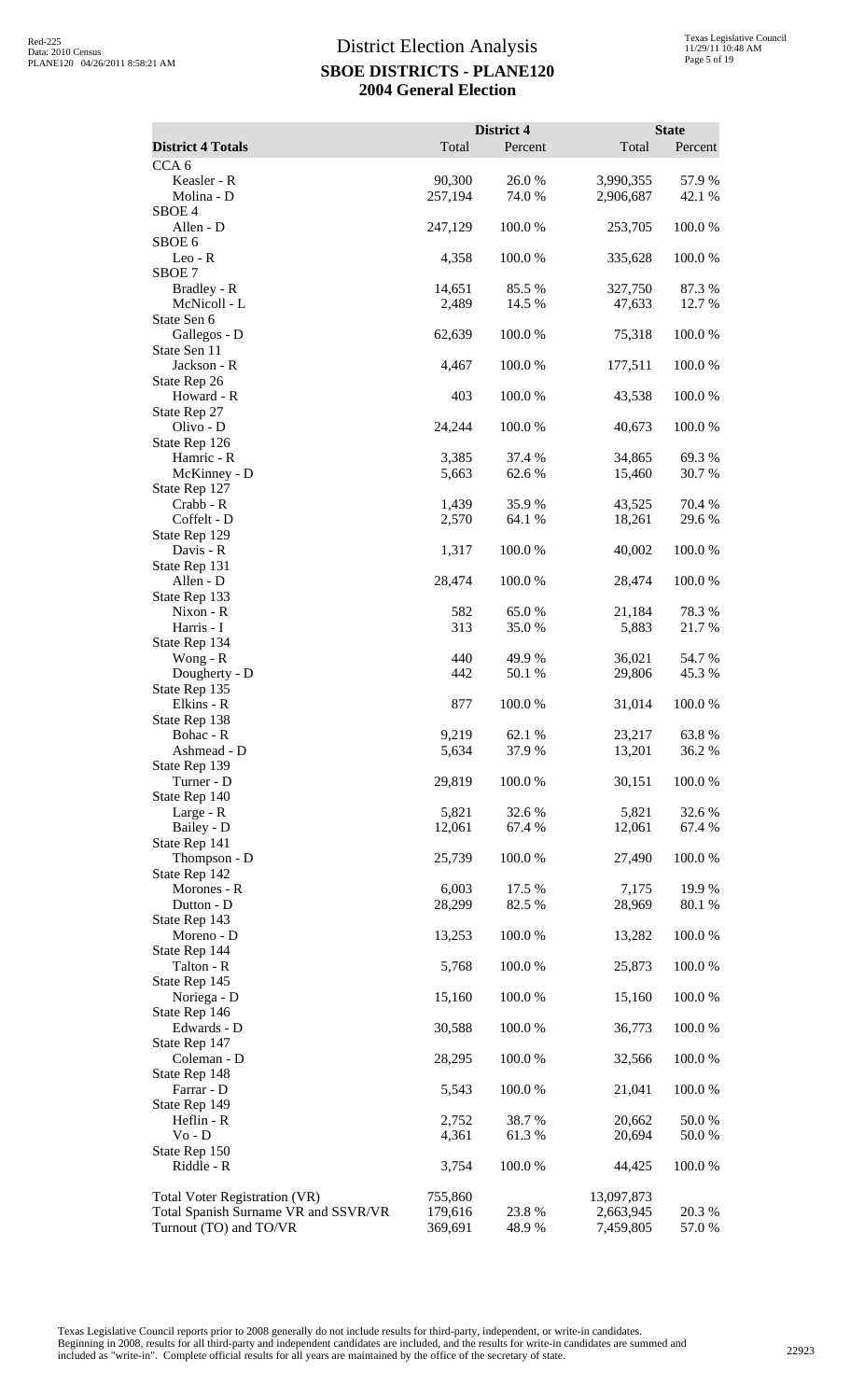|                                    |                    | District 5       |                        | <b>State</b>    |
|------------------------------------|--------------------|------------------|------------------------|-----------------|
| <b>District 5 Totals</b>           | Total              | Percent          | Total                  | Percent         |
| President<br>Bush - R              | 351,808            | 59.3%            | 4,526,716              | 61.5%           |
| Kerry - D                          | 241,254            | 40.7 %           | 2,832,499              | 38.5 %          |
| <b>U.S. Rep 10</b>                 |                    |                  |                        |                 |
| McCaul - R                         | 7,526              | 74.6 %           | 182,113                | 83.7%           |
| Fritsche - L<br><b>U.S. Rep 11</b> | 2,560              | 25.4 %           | 35,570                 | 16.3 %          |
| Conaway - R                        | 18,875             | 78.6%            | 177,282                | 77.9%           |
| Raasch - D                         | 5,145              | 21.4 %           | 50,346                 | 22.1 %          |
| <b>U.S. Rep 20</b>                 |                    |                  |                        |                 |
| Scott - R<br>Gonzalez - D          | 486<br>514         | 48.6%<br>51.4%   | 54,976<br>112,480      | 32.8%<br>67.2%  |
| <b>U.S. Rep 21</b>                 |                    |                  |                        |                 |
| Smith - R                          | 174,382            | 63.1 %           | 209,471                | 63.4 %          |
| Smith - D                          | 101,928            | 36.9 %           | 120,971                | 36.6 %          |
| <b>U.S. Rep 23</b>                 | 85,819             | 76.0%            |                        | 70.2 %          |
| Bonilla - R<br>Sullivan - D        | 27,056             | 24.0 %           | 170,554<br>72,402      | 29.8%           |
| <b>U.S. Rep 25</b>                 |                    |                  |                        |                 |
| Klein - R                          | 17,845             | 22.8 %           | 49,248                 | 31.3%           |
| Doggett - D                        | 60,296             | 77.2 %           | 108,299                | 68.7%           |
| <b>U.S. Rep 28</b><br>Hopson - R   | 35,021             | 57.5 %           | 69,525                 | 39.5 %          |
| Cuellar - D                        | 25,881             | 42.5 %           | 106,309                | 60.5 %          |
| RR Comm 3                          |                    |                  |                        |                 |
| Carrillo - R                       | 315,709            | 57.9 %           | 3,891,643              | 57.5 %          |
| Scarborough - D<br>Sup Ct 9        | 229,849            | 42.1 %           | 2,872,596              | 42.5 %          |
| Brister - R                        | 331,415            | 58.7 %           | 4,094,029              | 59.2 %          |
| Van Os - D                         | 233,397            | 41.3 %           | 2,817,558              | 40.8%           |
| CCA <sub>2</sub>                   |                    |                  |                        |                 |
| Meyers - R<br>Parker - L           | 357,297<br>93,442  | 79.3 %<br>20.7 % | 4,417,718<br>843,890   | 84.0 %<br>16.0% |
| CCA <sub>5</sub>                   |                    |                  |                        |                 |
| Johnson - R                        | 363,791            | 80.9%            | 4,504,319              | 85.8%           |
| Oxford - L                         | 85,717             | 19.1 %           | 746,479                | 14.2 %          |
| CCA <sub>6</sub>                   |                    |                  |                        |                 |
| Keasler - R<br>Molina - D          | 325,280<br>237,010 | 57.8 %<br>42.2 % | 3,990,355<br>2,906,687 | 57.9%<br>42.1 % |
| State Sen 21                       |                    |                  |                        |                 |
| Zaffirini - D                      | 14,924             | 100.0%           | 127,569                | 100.0%          |
| State Sen 24                       |                    |                  |                        |                 |
| Fraser - R<br>State Sen 26         | 39,553             | 100.0%           | 189,773                | 100.0%          |
| Valdez - R                         | 11,759             | 59.9%            | 73,943                 | 41.2%           |
| Van De Putte - D                   | 7,861              | 40.1 %           | 105,625                | 58.8%           |
| State Rep 44                       |                    |                  |                        |                 |
| Kuempel - R<br>State Rep 45        | 30,295             | 100.0%           | 44,492                 | 100.0%          |
| Askew - R                          | 28,516             | 45.4 %           | 28,516                 | 45.4 %          |
| Rose - D                           | 34,239             | 54.6 %           | 34,239                 | 54.6 %          |
| State Rep 46                       |                    |                  |                        |                 |
| Dukes - D<br>State Rep 47          | 17,935             | 100.0%           | 29,875                 | 100.0%          |
| Keel - R                           | 38,090             | 100.0%           | 47,485                 | 100.0%          |
| State Rep 48                       |                    |                  |                        |                 |
| Baxter - R                         | 10,998             | 48.9 %           | 34,405                 | 50.1 %          |
| White - D                          | 11,486             | 51.1%            | 34,258                 | 49.9%           |
| State Rep 49<br>Naishtat - D       | 37,355             | 85.7%            | 46,818                 | 85.9%           |
| Howell - L                         | 6,237              | 14.3 %           | 7,714                  | 14.1 %          |
| State Rep 51                       |                    |                  |                        |                 |
| Rodriguez - D                      | 26,856             | 100.0%           | 26,856                 | 100.0%          |
| State Rep 53<br>Hilderbran - R     | 27,499             | 100.0%           | 46,018                 | 100.0%          |
| State Rep 73                       |                    |                  |                        |                 |
| Casteel - R                        | 53,701             | 100.0%           | 60,481                 | 100.0%          |
| State Rep 117                      |                    |                  |                        |                 |
| Mercer - R<br>Leibowitz - D        | 7,267<br>4,453     | 62.0%<br>38.0%   | 19,126<br>19,653       | 49.3 %<br>50.7% |
| State Rep 118                      |                    |                  |                        |                 |
| Salyer - R                         | 10,537             | 64.8%            | 16,156                 | 43.2 %          |
| Uresti - D                         | 5,726              | 35.2 %           | 21,247                 | 56.8%           |
| State Rep 119<br>Kusek - R         | 7,495              | 59.1 %           | 13,819                 |                 |
|                                    |                    |                  |                        | 37.6 %          |

Texas Legislative Council reports prior to 2008 generally do not include results for third-party, independent, or write-in candidates.

Beginning in 2008, results for all third-party and independent candidates are included, and the results for write-in candidates are summed and<br>included as "write-in". Complete official results for all years are maintained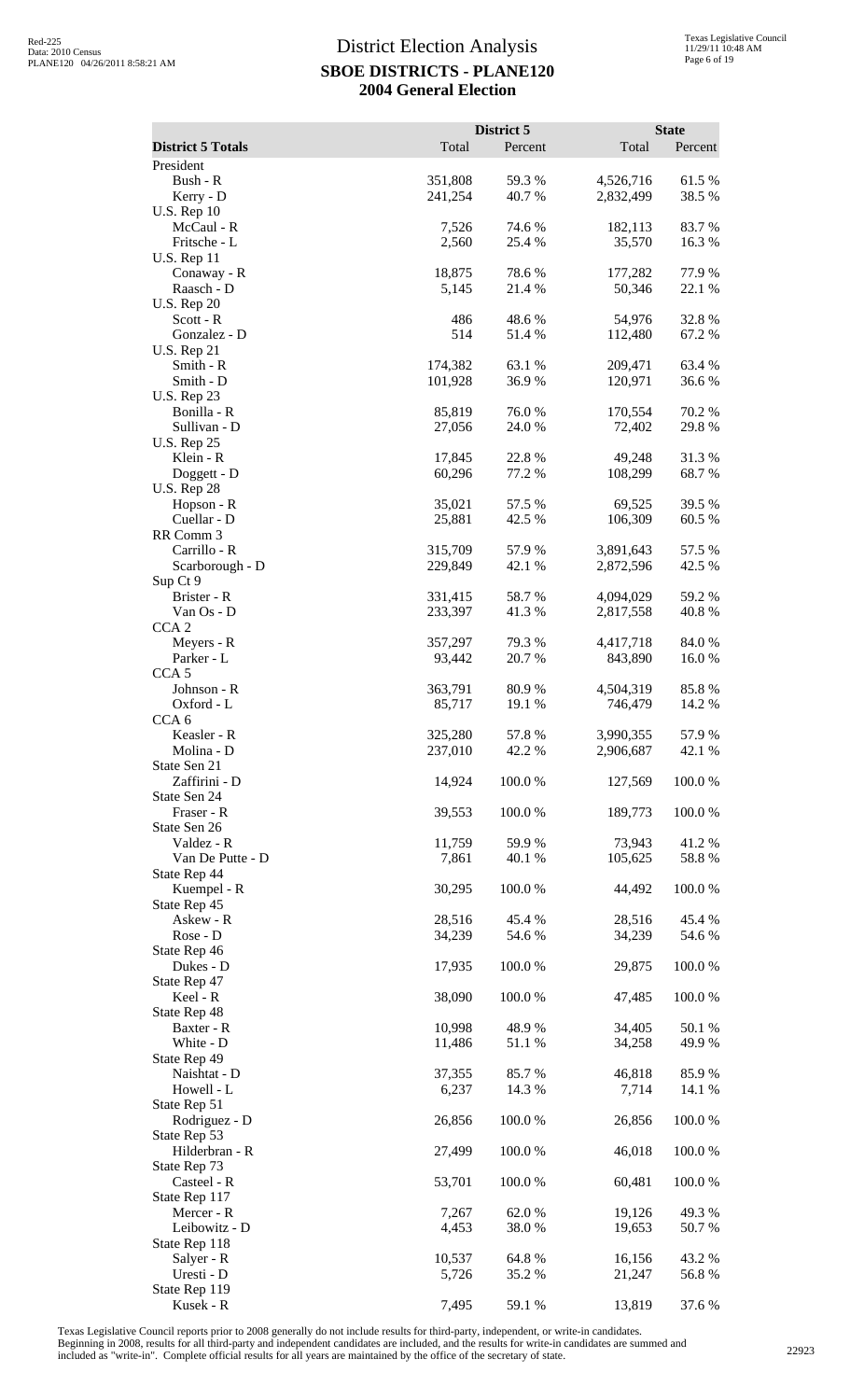|                                      |         | District 5 |            | <b>State</b> |
|--------------------------------------|---------|------------|------------|--------------|
| <b>District 5 Totals</b>             | Total   | Percent    | Total      | Percent      |
| State Rep 119                        |         |            |            |              |
| Puente - D                           | 5,177   | 40.9 %     | 22,912     | 62.4 %       |
| State Rep 120                        |         |            |            |              |
| McClendon - D                        | 881     | 100.0 %    | 27,214     | 100.0 %      |
| State Rep 121                        |         |            |            |              |
| Jones - $R$                          | 41,649  | 100.0%     | 46,941     | 100.0 %      |
| State Rep 122                        |         |            |            |              |
| $\text{Corte} - R$                   | 65,886  | 100.0%     | 66,827     | 100.0 %      |
| State Rep 123                        |         |            |            |              |
| Medina - R                           | 3,544   | 60.1 %     | 13,551     | 38.4 %       |
| Villarreal - D                       | 2,350   | 39.9 %     | 21,730     | 61.6 %       |
| State Rep 125                        |         |            |            |              |
| Castro - D                           | 4,200   | 100.0 %    | 30,202     | 100.0 %      |
| <b>Total Voter Registration (VR)</b> | 976,874 |            | 13,097,873 |              |
| Total Spanish Surname VR and SSVR/VR | 183,276 | 18.8 %     | 2,663,945  | 20.3 %       |
| Turnout (TO) and TO/VR               | 605,048 | 61.9 %     | 7,459,805  | 57.0 %       |

|                          | District 6 |         |           | <b>State</b> |  |
|--------------------------|------------|---------|-----------|--------------|--|
| <b>District 6 Totals</b> | Total      | Percent | Total     | Percent      |  |
| President                |            |         |           |              |  |
| Bush - R                 | 319,975    | 64.4 %  | 4,526,716 | 61.5%        |  |
| Kerry - D                | 177,188    | 35.6%   | 2,832,499 | 38.5 %       |  |
| U.S. Rep 2               |            |         |           |              |  |
| $Poe - R$                | 30,460     | 74.6 %  | 139,935   | 56.4 %       |  |
| Lampson - D              | 10,396     | 25.4 %  | 108,134   | 43.6 %       |  |
| U.S. Rep 7               |            |         |           |              |  |
| Culberson - R            | 172,624    | 66.1%   | 175,440   | 65.8%        |  |
| Martinez - D             | 88,519     | 33.9%   | 91,126    | 34.2 %       |  |
| U.S. Rep 9               |            |         |           |              |  |
| Molina - R               | 21,629     | 41.5 %  | 42,132    | 26.9%        |  |
| Green - D                | 30,522     | 58.5 %  | 114,462   | 73.1 %       |  |
| <b>U.S. Rep 10</b>       |            |         |           |              |  |
| McCaul - R               | 69,115     | 93.2 %  | 182,113   | 83.7%        |  |
| Fritsche - L             | 5,051      | 6.8%    | 35,570    | 16.3 %       |  |
| <b>U.S. Rep 18</b>       |            |         |           |              |  |
| Jackson Lee - D          | 25,196     | 100.0 % | 136,018   | 100.0%       |  |
| RR Comm 3                |            |         |           |              |  |
| Carrillo - R             | 304,203    | 65.1 %  | 3,891,643 | 57.5 %       |  |
|                          | 163,112    | 34.9%   |           | 42.5 %       |  |
| Scarborough - D          |            |         | 2,872,596 |              |  |
| Sup Ct 9<br>Brister - R  |            |         |           |              |  |
|                          | 310,257    | 65.1 %  | 4,094,029 | 59.2 %       |  |
| Van Os - D               | 166,429    | 34.9%   | 2,817,558 | 40.8%        |  |
| CCA <sub>2</sub>         |            |         |           |              |  |
| Meyers - R               | 328,729    | 87.9%   | 4,417,718 | 84.0%        |  |
| Parker - L               | 45,172     | 12.1 %  | 843,890   | 16.0%        |  |
| CCA <sub>5</sub>         |            |         |           |              |  |
| Johnson - R              | 329,260    | 88.2%   | 4,504,319 | 85.8%        |  |
| Oxford - L               | 44,132     | 11.8 %  | 746,479   | 14.2 %       |  |
| CCA <sub>6</sub>         |            |         |           |              |  |
| Keasler - R              | 303,286    | 64.3%   | 3,990,355 | 57.9%        |  |
| Molina - D               | 168,653    | 35.7%   | 2,906,687 | 42.1 %       |  |
| SBOE <sub>4</sub>        |            |         |           |              |  |
| Allen - D                | 5,534      | 100.0 % | 253,705   | 100.0%       |  |
| SBOE 6                   |            |         |           |              |  |
| $Leo - R$                | 311,437    | 100.0%  | 335,628   | 100.0%       |  |
| SBOE <sub>7</sub>        |            |         |           |              |  |
| Bradley - R              | 13,217     | 91.7 %  | 327,750   | 87.3 %       |  |
| McNicoll - L             | 1,192      | 8.3%    | 47,633    | 12.7 %       |  |
| State Sen 6              |            |         |           |              |  |
| Gallegos - D             | 9,549      | 100.0%  | 75,318    | 100.0%       |  |
| State Rep 126            |            |         |           |              |  |
| Hamric - R               | 31,480     | 76.3 %  | 34,865    | 69.3 %       |  |
| McKinney - D             | 9,797      | 23.7 %  | 15,460    | 30.7%        |  |
| State Rep 130            |            |         |           |              |  |
| Van Arsdale - R          | 52,668     | 100.0%  | 54,026    | 100.0%       |  |
| State Rep 132            |            |         |           |              |  |
| Callegari - R            | 21,700     | 100.0%  | 40,328    | 100.0%       |  |
| State Rep 133            |            |         |           |              |  |
| Nixon - R                | 20,602     | 78.7%   | 21,184    | 78.3%        |  |
| Harris - I               | 5,570      | 21.3%   | 5,883     | 21.7%        |  |
| State Rep 134            |            |         |           |              |  |
| Wong - R                 | 35,581     | 54.8%   | 36,021    | 54.7%        |  |
| Dougherty - D            | 29,364     | 45.2%   | 29,806    | 45.3%        |  |

Texas Legislative Council reports prior to 2008 generally do not include results for third-party, independent, or write-in candidates.

Beginning in 2008, results for all third-party and independent candidates are included, and the results for write-in candidates are summed and<br>included as "write-in". Complete official results for all years are maintained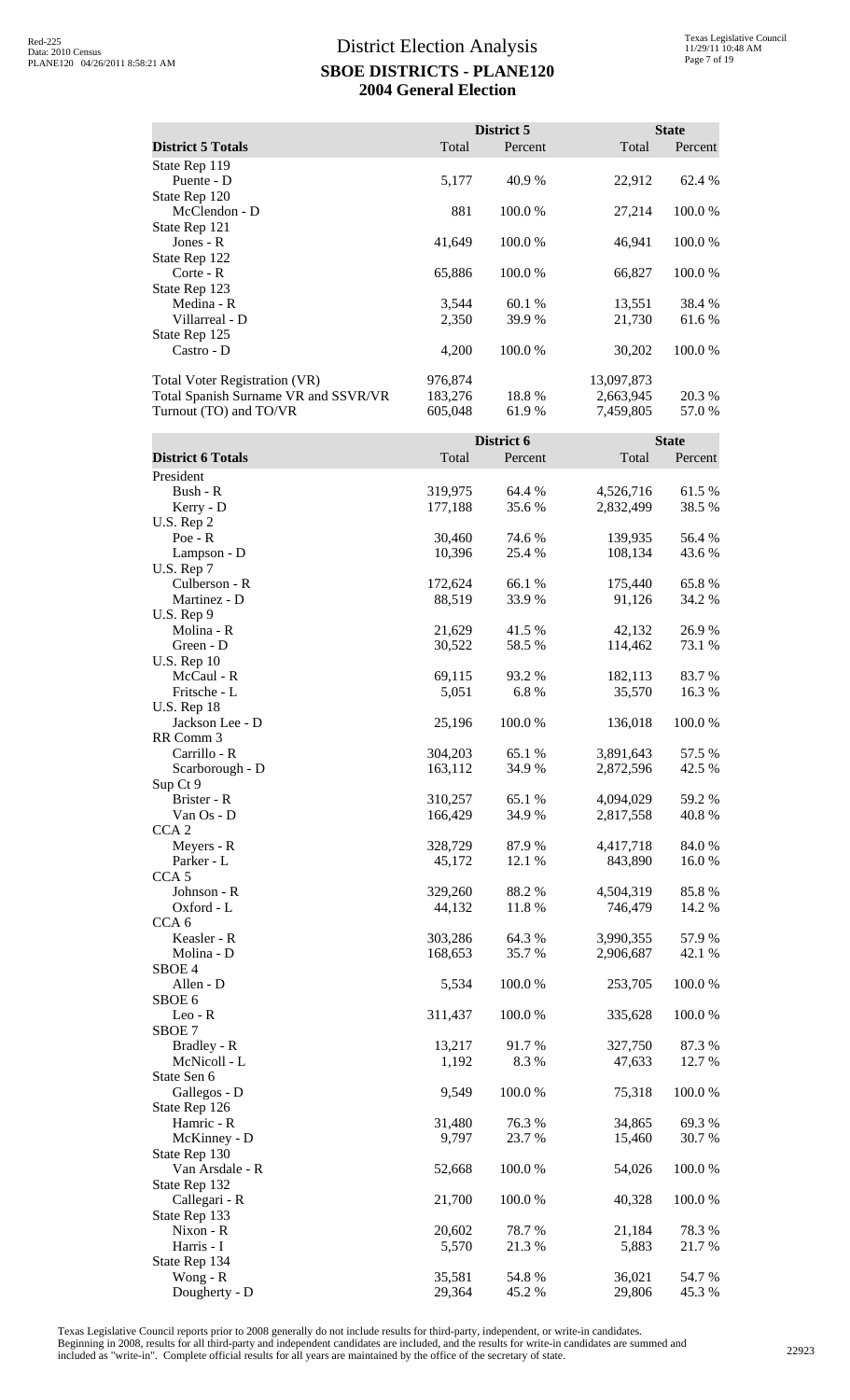|                                      |         | District 6 |            | <b>State</b> |
|--------------------------------------|---------|------------|------------|--------------|
| <b>District 6 Totals</b>             | Total   | Percent    | Total      | Percent      |
| State Rep 135                        |         |            |            |              |
| Elkins - R                           | 30,137  | 100.0%     | 31,014     | 100.0%       |
| State Rep 136                        |         |            |            |              |
| Woolley - R                          | 41,719  | 100.0%     | 41,719     | 100.0%       |
| State Rep 137                        |         |            |            |              |
| Witt - R                             | 8,095   | 43.4 %     | 8,095      | 43.4 %       |
| Hochberg - D                         | 10,565  | 56.6 %     | 10,565     | 56.6 %       |
| State Rep 138                        |         |            |            |              |
| Bohac - R                            | 13,998  | 64.9 %     | 23,217     | 63.8%        |
| Ashmead - D                          | 7,567   | 35.1 %     | 13,201     | 36.2%        |
| State Rep 139                        |         |            |            |              |
| Turner - D                           | 332     | 100.0%     | 30,151     | 100.0%       |
| State Rep 146                        |         |            |            |              |
| Edwards - D                          | 6,185   | 100.0%     | 36,773     | 100.0 %      |
| State Rep 147                        |         |            |            |              |
| Coleman - D                          | 4,271   | 100.0%     | 32,566     | 100.0%       |
| State Rep 148                        |         |            |            |              |
| Farrar - D                           | 15,498  | 100.0%     | 21,041     | 100.0%       |
| State Rep 149                        |         |            |            |              |
| Heflin - R                           | 17,910  | 52.3 %     | 20,662     | 50.0%        |
| $Vo - D$                             | 16,333  | 47.7 %     | 20,694     | 50.0%        |
| State Rep 150                        |         |            |            |              |
| Riddle - R                           | 28,488  | 100.0%     | 44,425     | 100.0%       |
| Total Voter Registration (VR)        | 825,278 |            | 13,097,873 |              |
| Total Spanish Surname VR and SSVR/VR | 99,502  | 12.1 %     | 2,663,945  | 20.3 %       |
| Turnout (TO) and TO/VR               | 509,160 | 61.7%      | 7,459,805  | 57.0 %       |
|                                      |         |            |            |              |

|                          |         | District 7 |           | <b>State</b> |  |
|--------------------------|---------|------------|-----------|--------------|--|
| <b>District 7 Totals</b> | Total   | Percent    | Total     | Percent      |  |
| President                |         |            |           |              |  |
| Bush - R                 | 336,936 | 62.2 %     | 4,526,716 | 61.5%        |  |
| Kerry - D                | 205,116 | 37.8%      | 2,832,499 | 38.5%        |  |
| U.S. Rep 1               |         |            |           |              |  |
| Gohmert - R              | 4,250   | 53.3 %     | 157,039   | 62.0%        |  |
| Sandlin - D              | 3,727   | 46.7%      | 96,260    | 38.0%        |  |
| U.S. Rep 2               |         |            |           |              |  |
| $Poe - R$                | 36,691  | 35.3 %     | 139,935   | 56.4 %       |  |
| Lampson - D              | 67,325  | 64.7%      | 108,134   | 43.6 %       |  |
| U.S. Rep 8               |         |            |           |              |  |
| Brady - R                | 46,723  | 58.0%      | 179,554   | 69.9%        |  |
| Wright - D               | 33,883  | 42.0 %     | 77,293    | 30.1 %       |  |
| U.S. Rep 9               |         |            |           |              |  |
| Molina - R               | 4,188   | 41.0 %     | 42,132    | 26.9 %       |  |
| Green - D                | 6,027   | 59.0%      | 114,462   | 73.1 %       |  |
| <b>U.S. Rep 14</b>       |         |            |           |              |  |
| Paul - R                 | 118,454 | 100.0%     | 173,644   | 100.0%       |  |
| <b>U.S. Rep 22</b>       |         |            |           |              |  |
| Delay - R                | 82,969  | 56.2 %     | 150,377   | 57.3 %       |  |
| Morrison - D             | 64,631  | 43.8 %     | 112,034   | 42.7%        |  |
| RR Comm 3                |         |            |           |              |  |
| Carrillo - R             | 274,028 | 55.2 %     | 3,891,643 | 57.5 %       |  |
| Scarborough - D          | 222,392 | 44.8%      | 2,872,596 | 42.5 %       |  |
| Sup Ct 9                 |         |            |           |              |  |
| Brister - R              | 296,873 | 58.7%      | 4,094,029 | 59.2%        |  |
| Van Os - D               | 208,799 | 41.3%      | 2,817,558 | 40.8%        |  |
| CCA <sub>2</sub>         |         |            |           |              |  |
| Meyers - R               | 323,172 | 85.8%      | 4,417,718 | 84.0%        |  |
| Parker - L               | 53,572  | 14.2 %     | 843,890   | 16.0%        |  |
| CCA <sub>5</sub>         |         |            |           |              |  |
| Johnson - R              | 325,427 | 86.2 %     | 4,504,319 | 85.8%        |  |
| Oxford - L               | 52,102  | 13.8%      | 746,479   | 14.2 %       |  |
| CCA <sub>6</sub>         |         |            |           |              |  |
| Keasler - R              | 287,923 | 57.1 %     | 3,990,355 | 57.9%        |  |
| Molina - D               | 216,433 | 42.9 %     | 2,906,687 | 42.1 %       |  |
| SBOE <sub>7</sub>        |         |            |           |              |  |
| Bradley - R              | 157,189 | 84.4 %     | 327,750   | 87.3 %       |  |
| McNicoll - L             | 29,138  | 15.6%      | 47,633    | 12.7 %       |  |
| SBOE <sub>8</sub>        |         |            |           |              |  |
| Cargill - R              | 67,816  | 100.0%     | 379,937   | 100.0%       |  |
| State Sen 4              |         |            |           |              |  |
| Williams - R             | 71,655  | 100.0 %    | 176,436   | 100.0%       |  |
| State Sen 11             |         |            |           |              |  |
| Jackson - R              | 99,560  | 100.0%     | 177,511   | 100.0%       |  |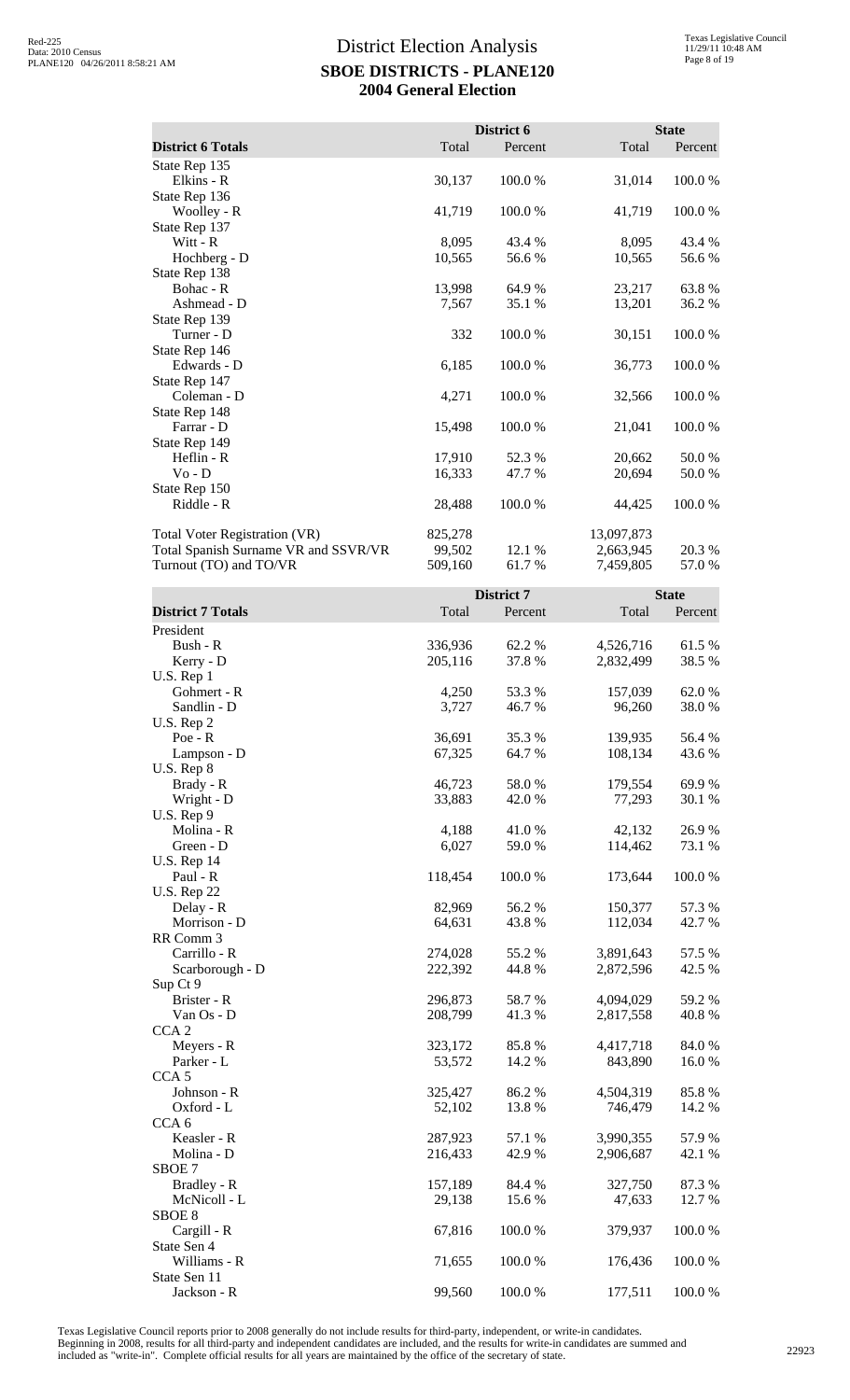|                                      |         | District 7 |            | <b>State</b> |
|--------------------------------------|---------|------------|------------|--------------|
| <b>District 7 Totals</b>             | Total   | Percent    | Total      | Percent      |
| State Rep 9                          |         |            |            |              |
| Blake - R                            | 10,869  | 53.6%      | 28,615     | 56.9%        |
| Moore - D                            | 9,415   | 46.4 %     | 21,679     | 43.1 %       |
| State Rep 12                         |         |            |            |              |
| Clemons - R                          | 3,617   | 49.9 %     | 23,952     | 49.0 %       |
| McReynolds - D                       | 3,627   | 50.1 %     | 24,973     | 51.0%        |
| State Rep 18                         |         |            |            |              |
| Otto - $R$                           | 10,883  | 51.8%      | 26,351     | 54.6 %       |
| Ellis - D                            | 10,146  | 48.2%      | 21,919     | 45.4 %       |
| State Rep 19                         |         |            |            |              |
| Hamilton - R                         | 29,350  | 55.4 %     | 29,350     | 55.4 %       |
| Peveto - D                           | 23,616  | 44.6 %     | 23,616     | 44.6 %       |
| State Rep 21                         |         |            |            |              |
| Ritter - D                           | 33,086  | 100.0%     | 33,086     | 100.0%       |
| State Rep 22                         |         |            |            |              |
| Deshotel - D                         | 31,603  | 100.0%     | 31,603     | 100.0%       |
| State Rep 23                         |         |            |            |              |
| Eiland - D                           | 34,728  | 100.0%     | 34,728     | 100.0%       |
| State Rep 24                         |         |            |            |              |
| Taylor - R                           | 43,846  | 100.0%     | 43,846     | 100.0%       |
| State Rep 25                         |         |            |            |              |
| Bonnen - R                           | 30,139  | 66.0%      | 30,139     | 66.0%        |
| Weems - D                            | 15,514  | 34.0%      | 15,514     | 34.0%        |
| State Rep 26                         |         |            |            |              |
| Howard - R                           | 43,135  | 100.0%     | 43,538     | 100.0%       |
| State Rep 27                         |         |            |            |              |
| Olivo - D                            | 16,429  | 100.0%     | 40,673     | 100.0%       |
| State Rep 28                         |         |            |            |              |
| Hegar - R                            | 24,502  | 67.8%      | 40,338     | 64.1 %       |
| Shelton - D                          | 11,659  | 32.2 %     | 22,561     | 35.9%        |
| State Rep 29                         |         |            |            |              |
| Dawson - R                           | 32,339  | 100.0%     | 40,338     | 100.0%       |
| Total Voter Registration (VR)        | 933,358 |            | 13,097,873 |              |
| Total Spanish Surname VR and SSVR/VR | 90,238  | 9.7%       | 2,663,945  | 20.3 %       |
| Turnout (TO) and TO/VR               | 546,934 | 58.6%      | 7,459,805  | 57.0%        |

|                          | District 8 |         | <b>State</b> |         |
|--------------------------|------------|---------|--------------|---------|
| <b>District 8 Totals</b> | Total      | Percent | Total        | Percent |
| President                |            |         |              |         |
| Bush - R                 | 352,792    | 71.8%   | 4,526,716    | 61.5%   |
| Kerry - D                | 138,341    | 28.2 %  | 2,832,499    | 38.5%   |
| U.S. Rep 2               |            |         |              |         |
| $Poe - R$                | 67,319     | 71.9%   | 139,935      | 56.4 %  |
| Lampson - D              | 26,306     | 28.1 %  | 108,134      | 43.6%   |
| U.S. Rep 6               |            |         |              |         |
| Barton - R               | 7,006      | 65.3%   | 168,729      | 66.9%   |
| Meyer - D                | 3,722      | 34.7 %  | 83,600       | 33.1 %  |
| $U.S.$ Rep $8$           |            |         |              |         |
| Brady - R                | 132,831    | 75.4 %  | 179,554      | 69.9%   |
| Wright - D               | 43,410     | 24.6 %  | 77,293       | 30.1 %  |
| <b>U.S. Rep 10</b>       |            |         |              |         |
| McCaul - R               | 19,452     | 89.6%   | 182,113      | 83.7%   |
| Fritsche - L             | 2,261      | 10.4 %  | 35,570       | 16.3%   |
| U.S. Rep 17              |            |         |              |         |
| Wohlgemuth - R           | 29,923     | 49.9 %  | 116,036      | 48.1 %  |
| Edwards - D              | 30,070     | 50.1 %  | 125,298      | 51.9%   |
| <b>U.S. Rep 22</b>       |            |         |              |         |
| Delay - R                | 59,438     | 62.5 %  | 150,377      | 57.3 %  |
| Morrison - D             | 35,633     | 37.5 %  | 112,034      | 42.7%   |
| <b>U.S. Rep 29</b>       |            |         |              |         |
| Green - D                | 7,648      | 100.0%  | 78,256       | 100.0%  |
| RR Comm 3                |            |         |              |         |
| Carrillo - R             | 313,865    | 68.8%   | 3,891,643    | 57.5 %  |
| Scarborough - D          | 142,576    | 31.2%   | 2,872,596    | 42.5 %  |
| Sup Ct 9                 |            |         |              |         |
| Brister - R              | 327,048    | 70.5 %  | 4,094,029    | 59.2%   |
| Van Os - D               | 137,129    | 29.5 %  | 2,817,558    | 40.8%   |
| CCA <sub>2</sub>         |            |         |              |         |
| Meyers - R               | 344,625    | 89.5 %  | 4,417,718    | 84.0%   |
| Parker - L               | 40,495     | 10.5 %  | 843,890      | 16.0%   |
| CCA <sub>5</sub>         |            |         |              |         |
| Johnson - R              | 346,170    | 90.1 %  | 4,504,319    | 85.8%   |
| Oxford - L               | 38,234     | 9.9%    | 746,479      | 14.2 %  |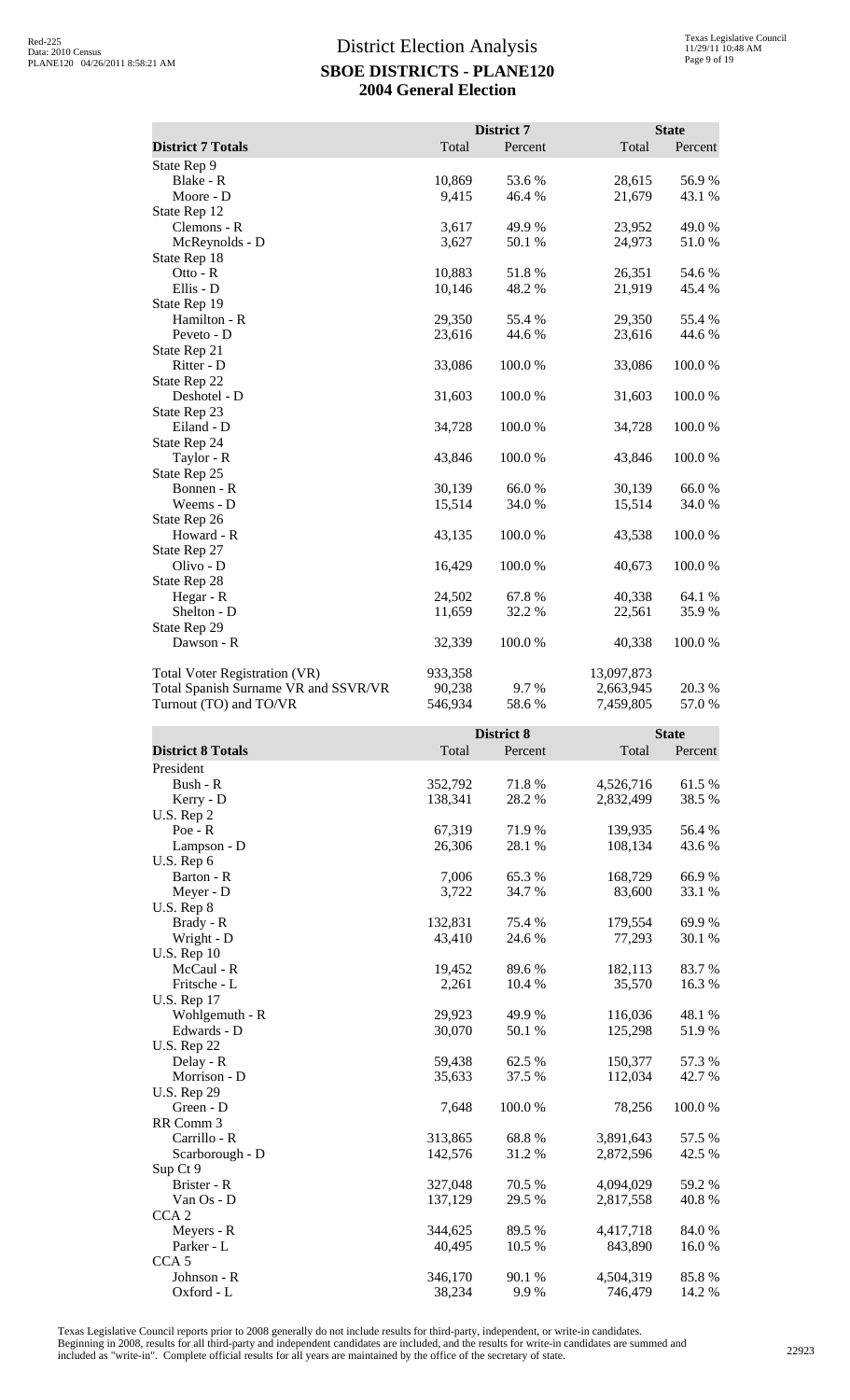|                                                                |                    | District 8       |                        | <b>State</b>     |
|----------------------------------------------------------------|--------------------|------------------|------------------------|------------------|
| <b>District 8 Totals</b>                                       | Total              | Percent          | Total                  | Percent          |
| CCA <sub>6</sub>                                               |                    |                  |                        |                  |
| Keasler - R<br>Molina - D                                      | 321,585<br>140,277 | 69.6 %<br>30.4 % | 3,990,355<br>2,906,687 | 57.9%<br>42.1 %  |
| SBOE <sub>4</sub><br>Allen - D<br>SBOE <sub>6</sub>            | 1,042              | 100.0%           | 253,705                | 100.0%           |
| $Leo - R$<br>SBOE 7                                            | 19,833             | 100.0%           | 335,628                | 100.0%           |
| Bradley - R<br>McNicoll - L                                    | 142,693<br>14,814  | 90.6%<br>9.4 %   | 327,750<br>47,633      | 87.3%<br>12.7 %  |
| SBOE <sub>8</sub><br>Cargill - R                               | 126,126            | 100.0%           | 379,937                | 100.0%           |
| State Sen 4<br>Williams - R                                    | 104,781            | 100.0%           | 176,436                | 100.0%           |
| State Sen 6<br>Gallegos - D                                    | 3,130              | 100.0%           | 75,318                 | 100.0%           |
| State Sen 11<br>Jackson - R<br>State Rep 11                    | 73,484             | 100.0%           | 177,511                | 100.0%           |
| Alberts - R                                                    | 3,153              | 37.5 %           | 24,121                 | 47.3 %           |
| Hopson - D<br>State Rep 12                                     | 5,262              | 62.5 %           | 26,883                 | 52.7 %           |
| Clemons - R                                                    | 7,198              | 52.4 %           | 23,952                 | 49.0%            |
| McReynolds - D<br>State Rep 13                                 | 6,549              | 47.6%            | 24,973                 | 51.0%            |
| Kolkhorst - R<br>State Rep 14                                  | 17,906             | 100.0%           | 36,388                 | 100.0%           |
| Brown - R<br>State Rep 15                                      | 38,328             | 100.0%           | 38,328                 | 100.0%           |
| Eissler - R<br>State Rep 16<br>Hope - R                        | 56,445<br>41,495   | 100.0%<br>100.0% | 56,445<br>41,495       | 100.0%<br>100.0% |
| State Rep 17<br>Killgore - R                                   | 1,052              | 39.4 %           | 24,459                 | 45.2%            |
| $Cook - D$<br>State Rep 18                                     | 1,620              | 60.6 %           | 29,706                 | 54.8%            |
| $Ot$ to - $R$<br>Ellis - D<br>State Rep 127                    | 15,468<br>11,773   | 56.8%<br>43.2 %  | 26,351<br>21,919       | 54.6 %<br>45.4 % |
| Crabb - R<br>Coffelt - D                                       | 42,086<br>15,691   | 72.8%<br>27.2 %  | 43,525<br>18,261       | 70.4 %<br>29.6%  |
| State Rep 128                                                  |                    |                  |                        |                  |
| Smith - R<br>Contreras - D<br>State Rep 129                    | 26,014<br>13,807   | 65.3%<br>34.7%   | 26,014<br>13,807       | 65.3%<br>34.7 %  |
| Davis - R<br>State Rep 130                                     | 38,685             | 100.0%           | 40,002                 | 100.0%           |
| Van Arsdale - R<br>State Rep 132                               | 1,358              | 100.0%           | 54,026                 | 100.0%           |
| Callegari - R<br>State Rep 141                                 | 18,628             | 100.0%           | 40,328                 | 100.0%           |
| Thompson - D<br>State Rep 142                                  | 1,751              | 100.0%           | 27,490                 | 100.0%           |
| Morones - R                                                    | 1,172              | 63.6%            | 7,175                  | 19.9%            |
| Dutton - D<br>State Rep 143                                    | 670                | 36.4 %           | 28,969                 | 80.1 %           |
| Moreno - D<br>State Rep 144                                    | 29                 | 100.0%           | 13,282                 | 100.0%           |
| Talton - R<br>State Rep 150                                    | 20,105             | 100.0%           | 25,873                 | 100.0%           |
| Riddle - R                                                     | 12,183             | 100.0%           | 44,425                 | 100.0%           |
| Total Voter Registration (VR)                                  | 840,831            |                  | 13,097,873             |                  |
| Total Spanish Surname VR and SSVR/VR<br>Turnout (TO) and TO/VR | 79,652<br>499,257  | 9.5 %<br>59.4 %  | 2,663,945<br>7,459,805 | 20.3 %<br>57.0%  |
|                                                                |                    | District 9       |                        | <b>State</b>     |
| <b>District 9 Totals</b>                                       | Total              | Percent          | Total                  | Percent          |
| President                                                      |                    |                  |                        |                  |
| Bush - R<br>Kerry - D                                          | 415,175<br>179,036 | 69.9%<br>30.1 %  | 4,526,716<br>2,832,499 | 61.5%<br>38.5 %  |
| U.S. Rep 1<br>Gohmert - R                                      | 152,789            | 62.3%            | 157,039                | 62.0%            |
| Sandlin - D                                                    | 92,533             | 37.7 %           | 96,260                 | 38.0%            |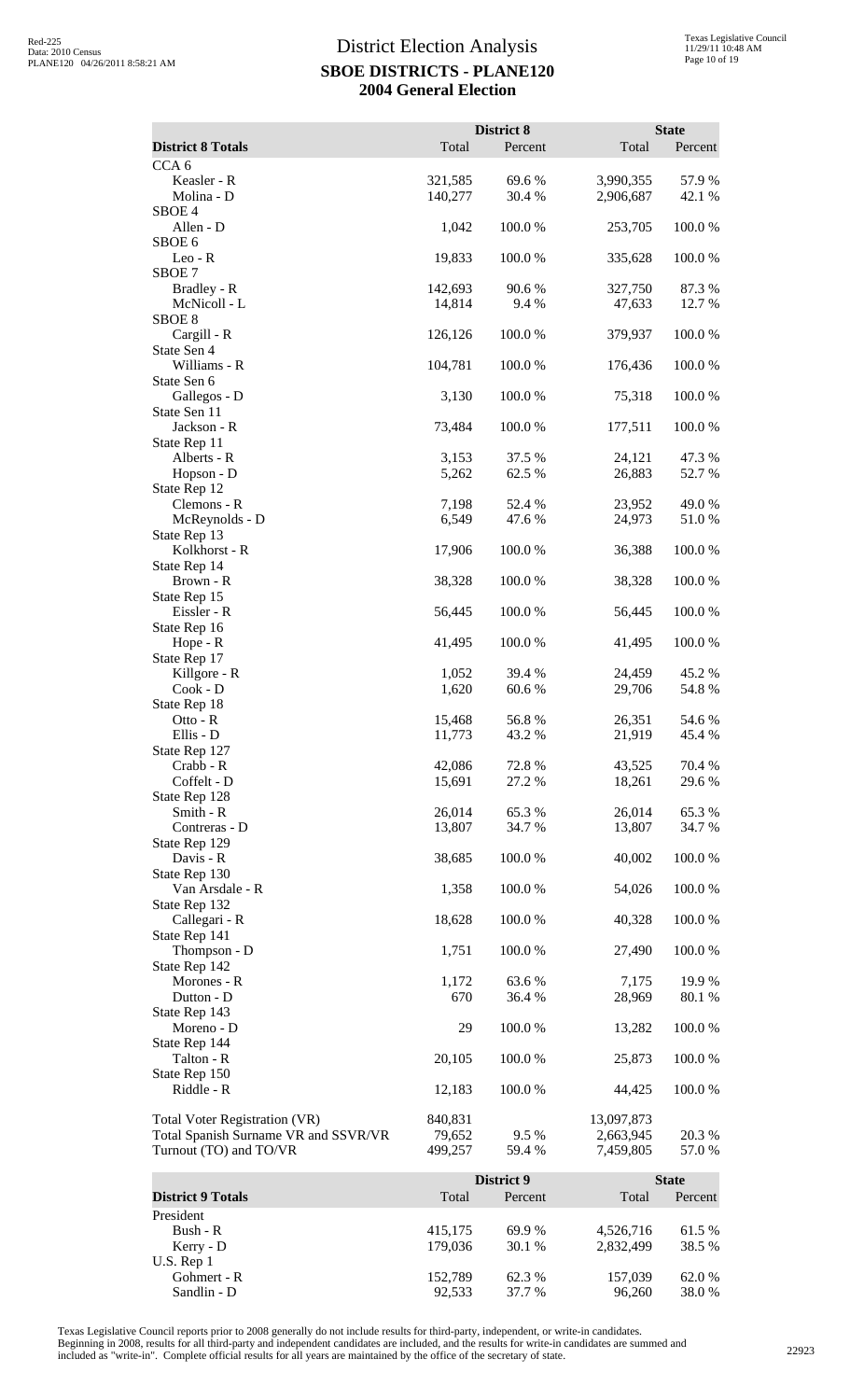|                                                                       |                   | District 9         |                        | <b>State</b>    |
|-----------------------------------------------------------------------|-------------------|--------------------|------------------------|-----------------|
| <b>District 9 Totals</b>                                              | Total             | Percent            | Total                  | Percent         |
| U.S. Rep 4<br>Hall - R                                                | 141,671           | 67.2 %             | 182,836                | 69.1 %          |
| Nickerson - D                                                         | 69,263            | 32.8%              | 81,577                 | 30.9%           |
| U.S. Rep 5                                                            |                   |                    |                        |                 |
| Hensarling - R<br>Bernstein - D                                       | 82,989<br>36,754  | 69.3 %<br>30.7%    | 148,811<br>75,902      | 66.2%<br>33.8%  |
| RR Comm 3                                                             |                   |                    |                        |                 |
| Carrillo - R                                                          | 338,968           | 61.9%              | 3,891,643              | 57.5 %          |
| Scarborough - D                                                       | 208,784           | 38.1 %             | 2,872,596              | 42.5 %          |
| Sup Ct 9<br>Brister - R                                               | 364,514           | 66.0%              | 4,094,029              | 59.2 %          |
| Van Os - D                                                            | 187,965           | 34.0%              | 2,817,558              | 40.8%           |
| CCA <sub>2</sub>                                                      |                   |                    |                        |                 |
| Meyers - R<br>Parker - L                                              | 388,065           | 87.5 %             | 4,417,718              | 84.0 %          |
| CCA <sub>5</sub>                                                      | 55,347            | 12.5 %             | 843,890                | 16.0%           |
| Johnson - R                                                           | 393,550           | 89.1 %             | 4,504,319              | 85.8%           |
| Oxford - L                                                            | 48,153            | 10.9%              | 746,479                | 14.2 %          |
| CCA <sub>6</sub><br>Keasler - R                                       | 360,847           | 65.6 %             | 3,990,355              | 57.9 %          |
| Molina - D                                                            | 189,447           | 34.4 %             | 2,906,687              | 42.1 %          |
| SBOE <sub>8</sub>                                                     |                   |                    |                        |                 |
| Cargill - R                                                           | 185,995           | 100.0%             | 379,937                | 100.0%          |
| SBOE 14<br>Lowe - R                                                   | 30,022            | 100.0 %            | 400,315                | 100.0%          |
| State Sen 30                                                          |                   |                    |                        |                 |
| Estes - R                                                             | 28,912            | 67.9 %             | 182,705                | 69.1 %          |
| Gibbs - D                                                             | 13,671            | 32.1 %             | 81,810                 | 30.9%           |
| State Rep 1<br>Snow - R                                               | 25,452            | 47.2 %             | 25,452                 | 47.2 %          |
| Frost - D                                                             | 28,487            | 52.8%              | 28,487                 | 52.8%           |
| State Rep 2                                                           |                   |                    |                        |                 |
| $Flynn - R$<br>State Rep 3                                            | 36,894            | 100.0%             | 36,894                 | 100.0%          |
| Hollingsworth - R                                                     | 24,111            | 49.8%              | 24,111                 | 49.8%           |
| Homer - D                                                             | 24,325            | 50.2%              | 24,325                 | 50.2%           |
| State Rep 4<br>Brown - R                                              |                   |                    |                        |                 |
| State Rep 5                                                           | 41,936            | 100.0%             | 41,936                 | 100.0%          |
| Hughes - R                                                            | 37,522            | 62.0 %             | 37,522                 | 62.0%           |
| Glaze - D                                                             | 23,024            | 38.0%              | 23,024                 | 38.0%           |
| State Rep 6<br>Berman - R                                             | 43,089            | 100.0%             | 43,089                 | 100.0%          |
| State Rep 7                                                           |                   |                    |                        |                 |
| Merritt - R                                                           | 40,776            | 100.0%             | 40,776                 | 100.0%          |
| State Rep 8<br>Cook - R                                               | 11,585            | 100.0%             | 33,181                 | 100.0%          |
| State Rep 9                                                           |                   |                    |                        |                 |
| Blake - R                                                             | 17,746            | 59.1 %             | 28,615                 | 56.9%           |
| Moore - D<br>State Rep 11                                             | 12,264            | 40.9 %             | 21,679                 | 43.1 %          |
| Alberts - R                                                           | 20,968            | 49.2 %             | 24,121                 | 47.3 %          |
| Hopson - D                                                            | 21,621            | 50.8 %             | 26,883                 | 52.7 %          |
| State Rep 12                                                          |                   |                    |                        |                 |
| Clemons - R<br>McReynolds - D                                         | 13,137<br>14,797  | 47.0%<br>53.0%     | 23,952<br>24,973       | 49.0%<br>51.0%  |
| State Rep 62                                                          |                   |                    |                        |                 |
| Phillips - R                                                          | 39,115            | 100.0%             | 39,115                 | 100.0%          |
| State Rep 89<br>Laubenberg - R                                        | 19,132            | 79.1 %             | 53,875                 | 76.5 %          |
| Harris - D                                                            | 5,046             | 20.9 %             | 16,591                 | 23.5 %          |
|                                                                       |                   |                    |                        |                 |
| Total Voter Registration (VR)<br>Total Spanish Surname VR and SSVR/VR | 998,531           | 3.2 %              | 13,097,873             | 20.3 %          |
| Turnout (TO) and TO/VR                                                | 31,772<br>599,032 | 60.0%              | 2,663,945<br>7,459,805 | 57.0%           |
|                                                                       |                   |                    |                        |                 |
|                                                                       |                   | <b>District 10</b> |                        | <b>State</b>    |
| <b>District 10 Totals</b><br>President                                | Total             | Percent            | Total                  | Percent         |
| Bush - R                                                              | 311,333           | 61.3%              | 4,526,716              | 61.5%           |
| Kerry - D                                                             | 196,671           | 38.7%              | 2,832,499              | 38.5 %          |
| U.S. Rep 6                                                            |                   |                    |                        |                 |
| Barton - R<br>Meyer - D                                               | 12,023<br>5,239   | 69.7%<br>30.3 %    | 168,729<br>83,600      | 66.9%<br>33.1 % |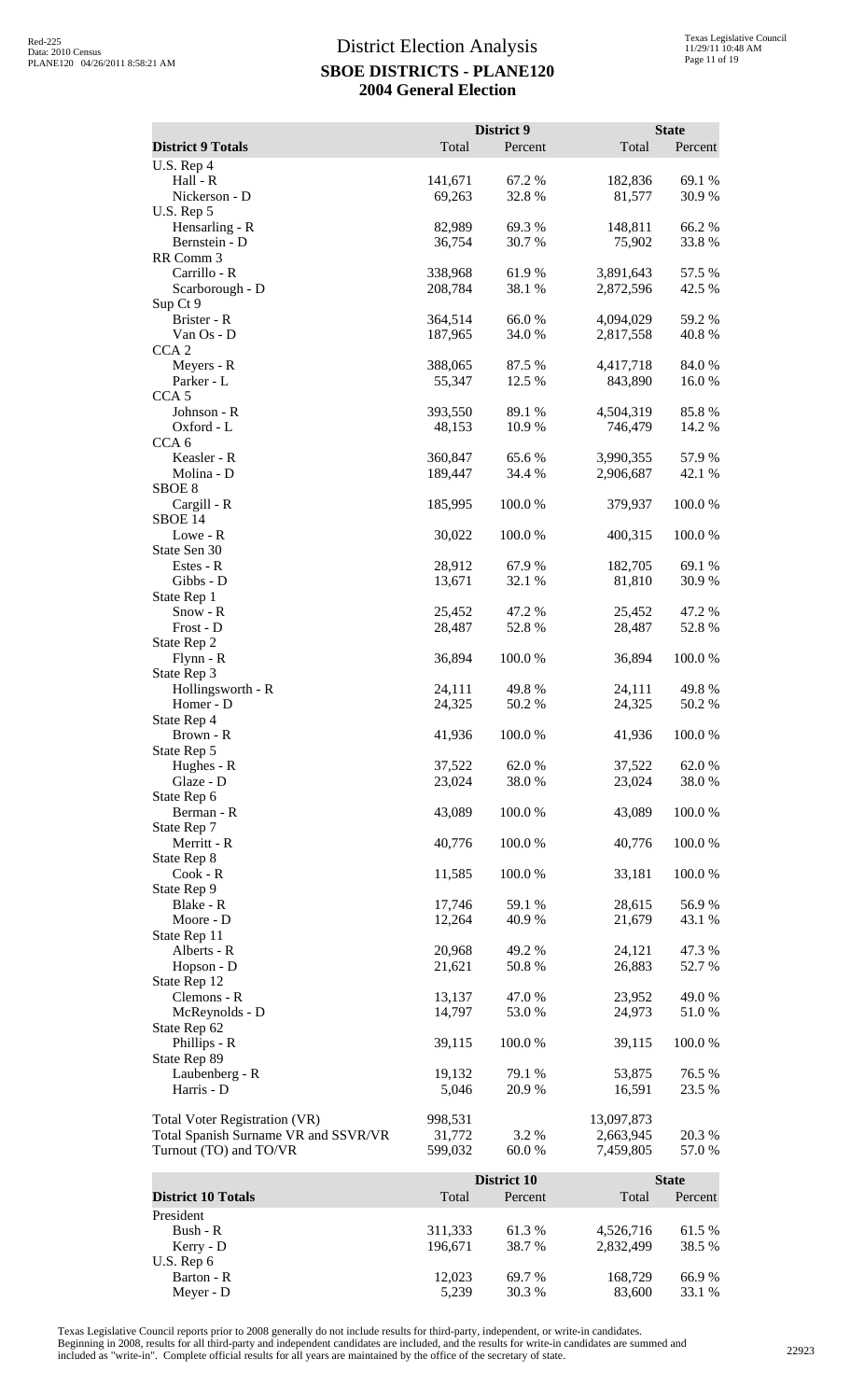| <b>District 10 Totals</b>                           | Total              | District 10<br>Percent | Total                  | <b>State</b><br>Percent |
|-----------------------------------------------------|--------------------|------------------------|------------------------|-------------------------|
| <b>U.S. Rep 10</b>                                  |                    |                        |                        |                         |
| McCaul - R<br>Fritsche - L                          | 86,020<br>25,698   | 77.0%<br>23.0 %        | 182,113<br>35,570      | 83.7%<br>16.3%          |
| <b>U.S. Rep 11</b><br>Conaway - R<br>Raasch - D     | 10,715<br>4,146    | 72.1 %<br>27.9 %       | 177,282<br>50,346      | 77.9%<br>22.1 %         |
| <b>U.S. Rep 15</b><br>Thamm - R<br>Hinojosa - D     | 13,681<br>11,046   | 55.3%<br>44.7%         | 67,910<br>96,069       | 41.4%<br>58.6%          |
| <b>U.S. Rep 17</b><br>Wohlgemuth - R<br>Edwards - D | 5,261<br>8,462     | 38.3%<br>61.7 %        | 116,036<br>125,298     | 48.1 %<br>51.9%         |
| <b>U.S. Rep 21</b><br>Smith - R<br>Smith - D        | 32,807<br>17,195   | 65.6%<br>34.4 %        | 209,471<br>120,971     | 63.4 %<br>36.6 %        |
| <b>U.S. Rep 25</b><br>Klein - R<br>Doggett - D      | 419<br>1,641       | 20.3 %<br>79.7%        | 49,248<br>108,299      | 31.3%<br>68.7%          |
| <b>U.S. Rep 31</b><br>Carter - R                    | 138,202            | 66.1 %                 | 160,221                | 66.6%                   |
| Porter - D<br>RR Comm 3<br>Carrillo - R             | 70,942<br>266,929  | 33.9%<br>57.5 %        | 80,272<br>3,891,643    | 33.4 %<br>57.5 %        |
| Scarborough - D<br>Sup Ct 9<br>Brister - R          | 197,027<br>286,038 | 42.5 %<br>59.8%        | 2,872,596<br>4,094,029 | 42.5 %<br>59.2 %        |
| $Van Os - D$<br>CCA <sub>2</sub><br>Meyers - R      | 191,913<br>305,985 | 40.2%<br>80.2 %        | 2,817,558<br>4,417,718 | 40.8%<br>84.0%          |
| Parker - L<br>CCA <sub>5</sub>                      | 75,740             | 19.8%                  | 843,890                | 16.0%                   |
| Johnson - R<br>Oxford - L<br>CCA <sub>6</sub>       | 312,379<br>68,626  | 82.0 %<br>18.0%        | 4,504,319<br>746,479   | 85.8%<br>14.2 %         |
| Keasler - R<br>Molina - D<br>SBOE <sub>14</sub>     | 280,318<br>195,447 | 58.9%<br>41.1 %        | 3,990,355<br>2,906,687 | 57.9%<br>42.1 %         |
| Lowe - R<br>State Sen 24                            | 2,268              | 100.0%                 | 400,315                | 100.0%                  |
| Fraser - R<br>State Rep 8<br>Cook - R               | 62,191<br>9,966    | 100.0%<br>100.0%       | 189,773<br>33,181      | 100.0%<br>100.0%        |
| State Rep 13<br>Kolkhorst - R<br>State Rep 17       | 18,482             | 100.0%                 | 36,388                 | 100.0%                  |
| Killgore - R<br>$Cook - D$<br>State Rep 20          | 20,055<br>23,941   | 45.6%<br>54.4 %        | 24,459<br>29,706       | 45.2 %<br>54.8%         |
| Gattis - R<br>Stauber - D                           | 48,920<br>22,202   | 68.8%<br>31.2%         | 48,920<br>22,202       | 68.8%<br>31.2%          |
| State Rep 28<br>Hegar - R<br>Shelton - D            | 7,403<br>5,893     | 55.7%<br>44.3 %        | 40,338<br>22,561       | 64.1 %<br>35.9%         |
| State Rep 46<br>Dukes - D<br>State Rep 47           | 11,940             | 100.0%                 | 29,875                 | 100.0%                  |
| Keel - R<br>State Rep 48<br>Baxter - R              | 9,395<br>23,407    | 100.0%<br>50.7%        | 47,485<br>34,405       | 100.0%<br>50.1 %        |
| White - D<br>State Rep 49                           | 22,772             | 49.3%                  | 34,258                 | 49.9 %                  |
| Naishtat - D<br>Howell - L<br>State Rep 50          | 9,463<br>1,477     | 86.5 %<br>13.5 %       | 46,818<br>7,714        | 85.9%<br>14.1 %         |
| Stick - R<br>Strama - D<br>State Rep 52             | 30,832<br>31,401   | 49.5 %<br>50.5 %       | 30,832<br>31,401       | 49.5 %<br>50.5 %        |
| Krusee - R<br>State Rep 54                          | 41,102             | 100.0%                 | 41,102                 | 100.0%                  |
| Hupp - R<br>Lindsay - D<br>State Rep 55             | 23,705<br>16,859   | 58.4 %<br>41.6%        | 28,906<br>18,594       | 60.9%<br>39.1 %         |
| Delisi - R                                          | 37,312             | 100.0%                 | 37,312                 | 100.0%                  |

Texas Legislative Council reports prior to 2008 generally do not include results for third-party, independent, or write-in candidates.

Beginning in 2008, results for all third-party and independent candidates are included, and the results for write-in candidates are summed and<br>included as "write-in". Complete official results for all years are maintained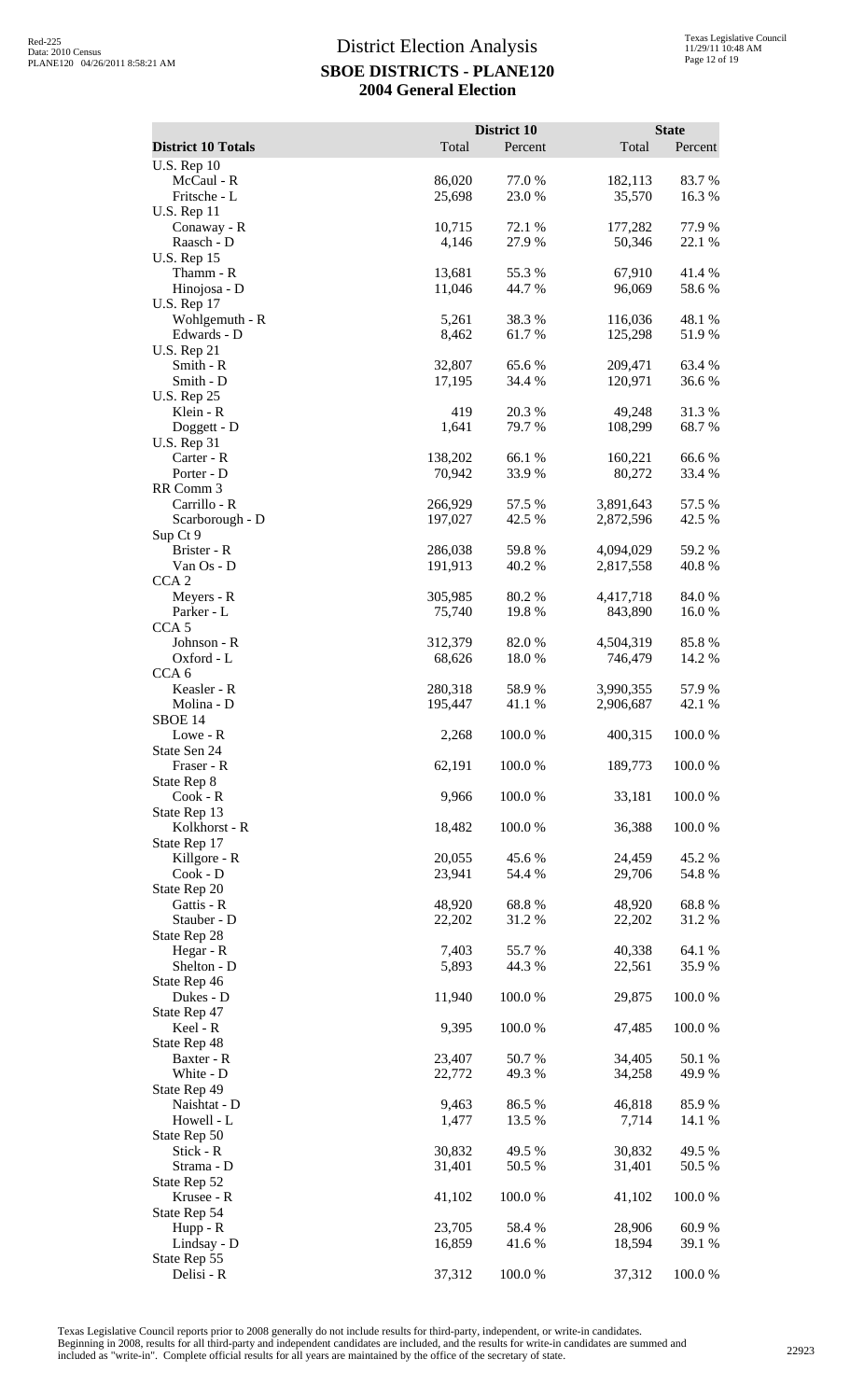|                                                                |                    | District 10            |                        | <b>State</b>            |
|----------------------------------------------------------------|--------------------|------------------------|------------------------|-------------------------|
| <b>District 10 Totals</b>                                      | Total              | Percent                | Total                  | Percent                 |
| State Rep 57<br>Hibbs - R                                      | 11,186             | 50.2%                  | 16,958                 | 41.7%                   |
| Dunnam - D                                                     | 11,080             | 49.8%                  | 23,755                 | 58.3%                   |
| <b>Total Voter Registration (VR)</b>                           | 854,236            |                        | 13,097,873             |                         |
| Total Spanish Surname VR and SSVR/VR<br>Turnout (TO) and TO/VR | 85,225<br>516,013  | 10.0 %<br>60.4%        | 2,663,945<br>7,459,805 | 20.3 %<br>57.0 %        |
|                                                                |                    |                        |                        |                         |
| <b>District 11 Totals</b>                                      | Total              | District 11<br>Percent | Total                  | <b>State</b><br>Percent |
| President                                                      |                    |                        |                        |                         |
| Bush - R                                                       | 383,737            | 68.9%                  | 4,526,716              | 61.5%                   |
| Kerry - D<br>U.S. Rep 6                                        | 173,565            | 31.1 %                 | 2,832,499              | 38.5 %                  |
| Barton - R                                                     | 70,974             | 69.1 %                 | 168,729                | 66.9%                   |
| Meyer - D<br><b>U.S. Rep 12</b>                                | 31,693             | 30.9%                  | 83,600                 | 33.1 %                  |
| Granger - R                                                    | 150,795            | 74.4 %                 | 173,213                | 72.3 %                  |
| Alvarado - D<br><b>U.S. Rep 24</b>                             | 51,838             | 25.6 %                 | 66,310                 | 27.7 %                  |
| Marchant - R                                                   | 96,579             | 71.0%                  | 154,435                | 65.2%                   |
| Page - D                                                       | 39,512             | 29.0 %                 | 82,599                 | 34.8%                   |
| <b>U.S. Rep 26</b><br>Burgess - R                              | 45,799             | 74.8%                  | 180,513                | 66.8%                   |
| Reyes - D                                                      | 15,412             | 25.2 %                 | 89,803                 | 33.2 %                  |
| <b>U.S. Rep 32</b><br>Sessions - R                             | 21,710             | 55.6 %                 | 109,859                | 55.2 %                  |
| Frost - D                                                      | 17,324             | 44.4 %                 | 89,030                 | 44.8%                   |
| RR Comm 3<br>Carrillo - R                                      |                    | 67.8%                  |                        | 57.5 %                  |
| Scarborough - D                                                | 351,090<br>166,907 | 32.2 %                 | 3,891,643<br>2,872,596 | 42.5 %                  |
| Sup Ct 9                                                       |                    |                        |                        |                         |
| Brister - R<br>Van Os - D                                      | 362,015<br>166,016 | 68.6%<br>31.4 %        | 4,094,029<br>2,817,558 | 59.2 %<br>40.8%         |
| CCA <sub>2</sub>                                               |                    |                        |                        |                         |
| Meyers - R<br>Parker - L                                       | 376,475<br>57,465  | 86.8%<br>13.2 %        | 4,417,718<br>843,890   | 84.0 %<br>16.0%         |
| CCA <sub>5</sub>                                               |                    |                        |                        |                         |
| Johnson - R                                                    | 386,585<br>47,630  | 89.0 %<br>11.0%        | 4,504,319              | 85.8%                   |
| Oxford - L<br>CCA <sub>6</sub>                                 |                    |                        | 746,479                | 14.2 %                  |
| Keasler - R                                                    | 355,865            | 67.5 %                 | 3,990,355              | 57.9%                   |
| Molina - D<br>SBOE <sub>11</sub>                               | 171,253            | 32.5 %                 | 2,906,687              | 42.1 %                  |
| Hardy - R                                                      | 333,524            | 100.0%                 | 430,907                | 100.0%                  |
| SBOE <sub>13</sub><br>Knight - D                               | 649                | 100.0%                 | 250,392                | 100.0%                  |
| State Sen 9                                                    |                    |                        |                        |                         |
| Harris - R<br>State Sen 10                                     | 22,289             | 100.0%                 | 143,501                | 100.0%                  |
| Brimer - R                                                     | 127,078            | 68.7%                  | 156,831                | 59.3%                   |
| Hill - D                                                       | 57,989             | 31.3%                  | 107,853                | 40.7 %                  |
| State Sen 16<br>Carona - R                                     | 3,640              | 100.0%                 | 142,542                | 100.0%                  |
| State Sen 30                                                   |                    |                        |                        |                         |
| Estes - R<br>Gibbs - D                                         | 28,900<br>10,167   | 74.0%<br>26.0 %        | 182,705<br>81,810      | 69.1 %<br>30.9 %        |
| State Rep 61                                                   |                    |                        |                        |                         |
| $King - R$<br>State Rep 90                                     | 32,334             | 100.0 %                | 47,298                 | 100.0%                  |
| Keilberg - R                                                   | 2,692              | 48.1 %                 | 7,913                  | 34.8%                   |
| Burnam - D                                                     | 2,902              | 51.9%                  | 14,841                 | 65.2%                   |
| State Rep 91<br>Griggs - R                                     | 37,418             | 100.0%                 | 38,560                 | 100.0%                  |
| State Rep 92                                                   |                    |                        |                        |                         |
| Smith - R<br>State Rep 93                                      | 40,553             | 100.0%                 | 40,707                 | 100.0%                  |
| Goodman - R                                                    | 11,814             | 64.8%                  | 22,866                 | 56.1 %                  |
| Gregory - D                                                    | 6,419              | 35.2 %                 | 17,924                 | 43.9%                   |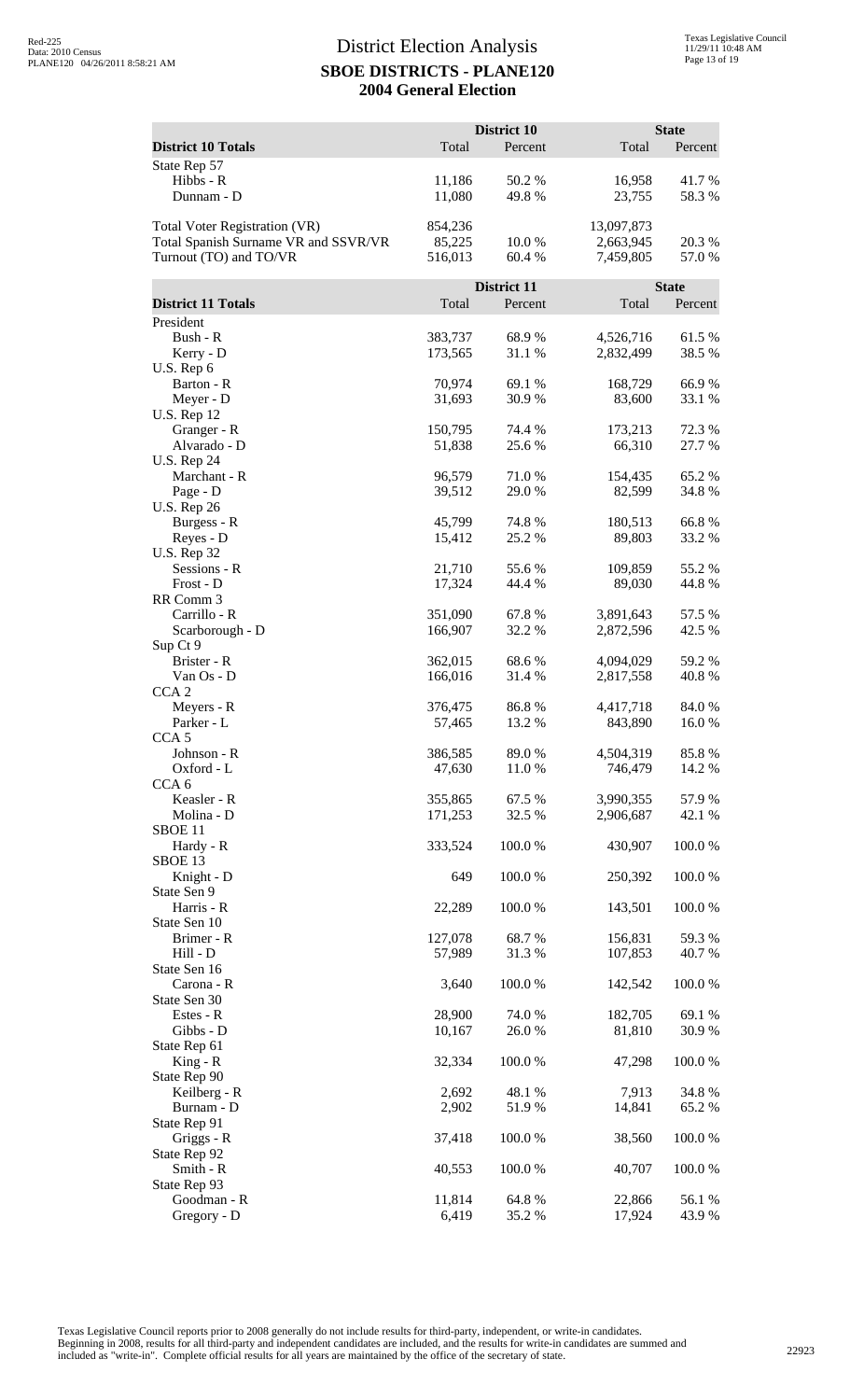|                                                                                                        |                              | District 11        |                                      | <b>State</b>     |
|--------------------------------------------------------------------------------------------------------|------------------------------|--------------------|--------------------------------------|------------------|
| <b>District 11 Totals</b>                                                                              | Total                        | Percent            | Total                                | Percent          |
| State Rep 94<br>Grusendorf - R<br>Woolridge - D                                                        | 21,334<br>10,818             | 66.4 %<br>33.6 %   | 36,377<br>21,262                     | 63.1 %<br>36.9%  |
| State Rep 95<br>Veasey - D                                                                             | 351                          | 100.0%             | 33,769                               | $100.0~\%$       |
| State Rep 96<br>Zedler - R                                                                             | 30,400                       | 64.6 %             | 40,224                               | 60.3%            |
| $Cox - D$<br>State Rep 97<br>Mowery - R                                                                | 16,663<br>39,581             | 35.4 %<br>64.0%    | 26,447<br>40,306                     | 39.7%<br>63.2 %  |
| Stevens - D<br>State Rep 98                                                                            | 22,303                       | 36.0%              | 23,425                               | 36.8%            |
| Truitt - R<br>State Rep 99                                                                             | 64,337                       | 100.0%             | 64,337                               | 100.0%           |
| Geren - R<br>Popp - D                                                                                  | 40,441<br>17,602             | 69.7%<br>30.3%     | 40,441<br>17,602                     | 69.7%<br>30.3%   |
| State Rep 103<br>Anchia - D                                                                            | 1,699                        | 100.0%             | 13,169                               | 100.0%           |
| State Rep 105<br>Harper-Brown - R<br>Moore - D                                                         | 17,994<br>12,258             | 59.5 %<br>40.5 %   | 21,599<br>14,884                     | 59.2 %<br>40.8%  |
| State Rep 114<br>Hartnett - R                                                                          | 7,230                        | 100.0%             | 31,810                               | 100.0%           |
| State Rep 115<br>Jackson - R                                                                           | 35,593                       | 100.0%             | 37,739                               | 100.0%           |
| <b>Total Voter Registration (VR)</b><br>Total Spanish Surname VR and SSVR/VR<br>Turnout (TO) and TO/VR | 904,215<br>71,260<br>564,038 | 7.9 %<br>62.4 %    | 13,097,873<br>2,663,945<br>7,459,805 | 20.3 %<br>57.0%  |
|                                                                                                        |                              | <b>District 12</b> |                                      | <b>State</b>     |
| <b>District 12 Totals</b>                                                                              | Total                        | Percent            | Total                                | Percent          |
| President<br>Bush - R<br>Kerry - D                                                                     | 370,368<br>193,730           | 65.7%<br>34.3 %    | 4,526,716<br>2,832,499               | 61.5%<br>38.5 %  |
| U.S. Rep 3<br>Johnson - R                                                                              | 178,687                      | 100.0%             | 180,099                              | 100.0%           |
| U.S. Rep 4<br>Hall - R                                                                                 | 41,165                       | 77.0%              | 182,836                              | 69.1 %           |
| Nickerson - D<br>$U.S.$ Rep 5<br>Hensarling - R                                                        | 12,314<br>63,433             | 23.0%<br>63.5 %    | 81,577<br>148,811                    | 30.9%<br>66.2%   |
| Bernstein - D<br><b>U.S. Rep 30</b>                                                                    | 36,504                       | 36.5 %             | 75,902                               | 33.8%            |
| Bernice Johnson - D<br><b>U.S. Rep 32</b>                                                              | 14,027                       | 100.0%             | 144,513                              | 100.0%           |
| Sessions - R<br>Frost - D                                                                              | 72,003<br>46,144             | 60.9%<br>39.1 %    | 109,859<br>89,030                    | 55.2 %<br>44.8%  |
| RR Comm 3<br>Carrillo - R<br>Scarborough - D                                                           | 344,202<br>176,623           | 66.1 %<br>33.9%    | 3,891,643<br>2,872,596               | 57.5 %<br>42.5 % |
| Sup Ct 9<br>Brister - R<br>Van Os - D                                                                  | 353,797<br>180,579           | 66.2%<br>33.8%     | 4,094,029<br>2,817,558               | 59.2 %<br>40.8%  |
| CCA <sub>2</sub><br>Meyers - R                                                                         | 371,372                      | 85.7%              | 4,417,718                            | 84.0%            |
| Parker - L<br>CCA <sub>5</sub>                                                                         | 61,739                       | 14.3 %             | 843,890                              | 16.0%            |
| Johnson - R<br>Oxford - L                                                                              | 379,608<br>55,322            | 87.3%<br>12.7 %    | 4,504,319<br>746,479                 | 85.8%<br>14.2 %  |
| CCA <sub>6</sub><br>Keasler - R<br>Molina - D                                                          | 350,007<br>181,882           | 65.8%<br>34.2 %    | 3,990,355<br>2,906,687               | 57.9%<br>42.1 %  |
| SBOE <sub>13</sub><br>Knight - D                                                                       | 6,459                        | 100.0%             | 250,392                              | $100.0~\%$       |
| State Sen 16<br>Carona - R<br>State Sen 23                                                             | 128,875                      | 100.0%             | 142,542                              | 100.0%           |
| West - D<br>State Sen 30                                                                               | 5,895                        | 100.0%             | 150,244                              | 100.0%           |
| Estes - R<br>Gibbs - D                                                                                 | 20,268<br>6,395              | 76.0%<br>24.0 %    | 182,705<br>81,810                    | 69.1 %<br>30.9%  |
| State Rep 66<br>McCall - R                                                                             | 47,071                       | 100.0%             | 47,071                               | 100.0%           |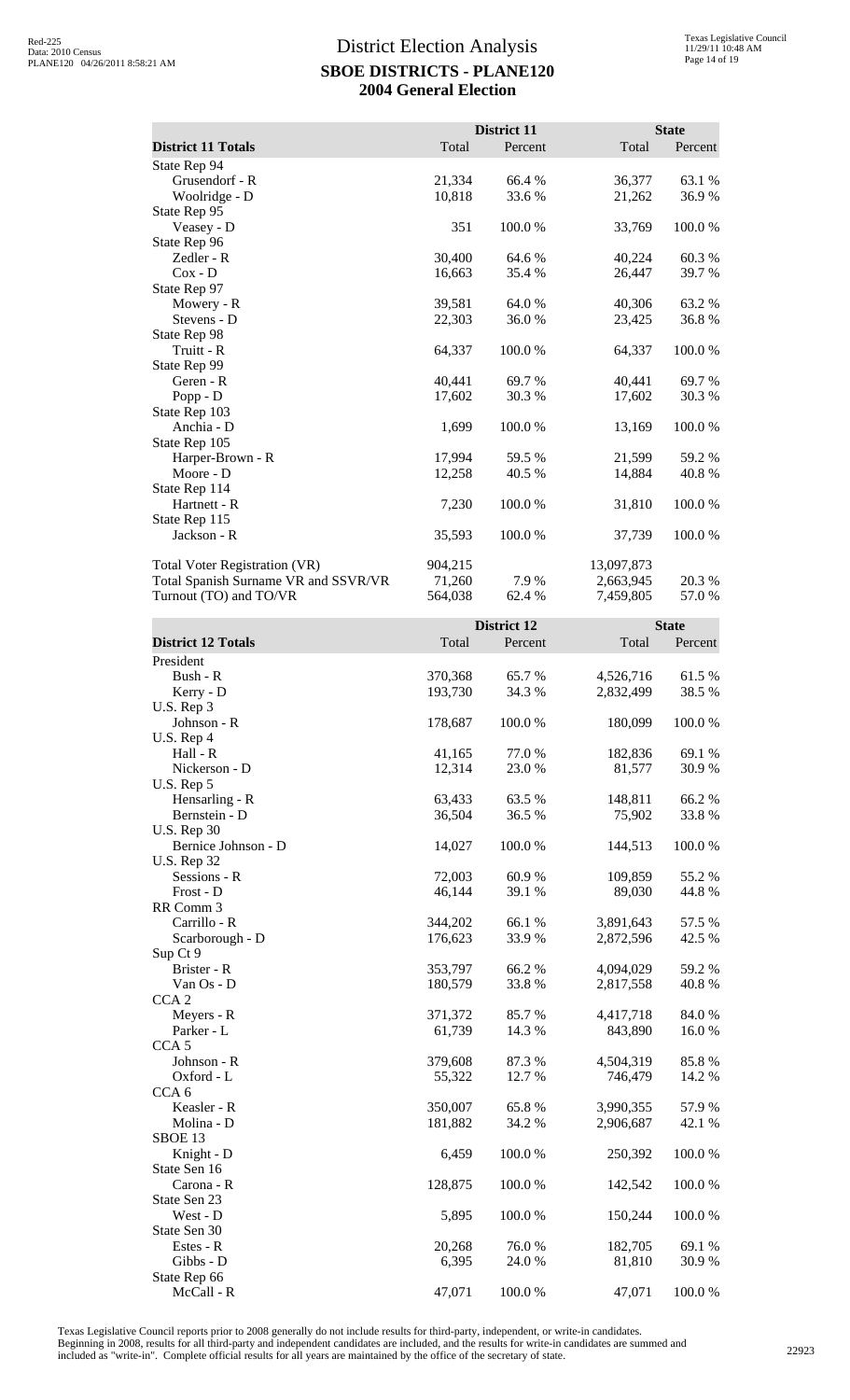|                                      |         | District 12 |            | <b>State</b> |  |
|--------------------------------------|---------|-------------|------------|--------------|--|
| <b>District 12 Totals</b>            | Total   | Percent     | Total      | Percent      |  |
| State Rep 67                         |         |             |            |              |  |
| Madden - R                           | 33,134  | 100.0%      | 33,134     | 100.0%       |  |
| State Rep 70                         |         |             |            |              |  |
| Paxton - R                           | 58,518  | 76.0%       | 58,518     | 76.0%        |  |
| Woodward - D                         | 18,451  | 24.0%       | 18,451     | 24.0 %       |  |
| State Rep 89                         |         |             |            |              |  |
| Laubenberg - R                       | 34,743  | 75.1 %      | 53,875     | 76.5%        |  |
| Harris - D                           | 11,545  | 24.9%       | 16,591     | 23.5 %       |  |
| State Rep 100                        |         |             |            |              |  |
| Hodge - D                            | 122     | 100.0%      | 24,558     | 100.0%       |  |
| State Rep 101                        |         |             |            |              |  |
| Reyna - R                            | 26,497  | 100.0%      | 28,527     | 100.0%       |  |
| State Rep 102                        |         |             |            |              |  |
| Goolsby - R                          | 21,457  | 53.2 %      | 21,457     | 53.2 %       |  |
| Miller - D                           | 18,881  | 46.8%       | 18,881     | 46.8%        |  |
| State Rep 103                        |         |             |            |              |  |
| Anchia - D                           | 424     | 100.0%      | 13,169     | 100.0%       |  |
| State Rep 107                        |         |             |            |              |  |
| Keffer - R                           | 27,417  | 100.0%      | 31,609     | 100.0%       |  |
| State Rep 108                        |         |             |            |              |  |
| Branch - R                           | 30,020  | 65.9%       | 31,684     | 62.5 %       |  |
| Dade - D                             | 15,536  | 34.1 %      | 19,010     | 37.5 %       |  |
| State Rep 110                        |         |             |            |              |  |
| Jones - D                            | 2,345   | 100.0%      | 27,720     | 100.0%       |  |
| State Rep 112                        |         |             |            |              |  |
| $Hill - R$                           | 34,473  | 65.8%       | 34,473     | 65.8%        |  |
| Booker - D                           | 17,947  | 34.2 %      | 17,947     | 34.2 %       |  |
| State Rep 113                        |         |             |            |              |  |
| Driver - R                           | 30,376  | 65.1 %      | 30,376     | 65.1 %       |  |
| Brandler - D                         | 16,272  | 34.9%       | 16,272     | 34.9%        |  |
| State Rep 114                        |         |             |            |              |  |
| Hartnett - R                         | 24,580  | 100.0%      | 31,810     | 100.0%       |  |
| State Rep 115                        |         |             |            |              |  |
| Jackson - R                          | 1,121   | 100.0%      | 37,739     | 100.0%       |  |
| Total Voter Registration (VR)        | 908,272 |             | 13,097,873 |              |  |
| Total Spanish Surname VR and SSVR/VR | 60,070  | 6.6 %       | 2,663,945  | 20.3 %       |  |
| Turnout (TO) and TO/VR               | 568,148 | 62.6 %      | 7,459,805  | 57.0 %       |  |

|                           |         | District 13 |           | <b>State</b> |  |
|---------------------------|---------|-------------|-----------|--------------|--|
| <b>District 13 Totals</b> | Total   | Percent     | Total     | Percent      |  |
| President                 |         |             |           |              |  |
| Bush - R                  | 147,678 | 36.7 %      | 4,526,716 | 61.5%        |  |
| Kerry - D                 | 254,367 | 63.3%       | 2,832,499 | 38.5 %       |  |
| U.S. Rep 3                |         |             |           |              |  |
| Johnson - R               | 1,412   | 100.0%      | 180,099   | 100.0%       |  |
| U.S. Rep 5                |         |             |           |              |  |
| Hensarling - R            | 2,389   | 47.5 %      | 148,811   | 66.2 %       |  |
| Bernstein - D             | 2,644   | 52.5 %      | 75,902    | 33.8%        |  |
| U.S. Rep 6                |         |             |           |              |  |
| Barton - R                | 34,437  | 56.2%       | 168,729   | 66.9%        |  |
| Meyer - D                 | 26,814  | 43.8%       | 83,600    | 33.1 %       |  |
| <b>U.S. Rep 12</b>        |         |             |           |              |  |
| Granger - R               | 6,891   | 39.8%       | 173,213   | 72.3 %       |  |
| Alvarado - D              | 10,419  | 60.2 %      | 66,310    | 27.7 %       |  |
| <b>U.S. Rep 24</b>        |         |             |           |              |  |
| Marchant - R              | 32,312  | 51.5 %      | 154,435   | 65.2%        |  |
| Page - D                  | 30,477  | 48.5 %      | 82,599    | 34.8%        |  |
| <b>U.S. Rep 26</b>        |         |             |           |              |  |
| Burgess - R               | 11,474  | 25.0 %      | 180,513   | 66.8%        |  |
| Reyes - D                 | 34,361  | 75.0 %      | 89,803    | 33.2 %       |  |
| <b>U.S. Rep 30</b>        |         |             |           |              |  |
| Bernice Johnson - D       | 130,486 | 100.0%      | 144,513   | 100.0%       |  |
| <b>U.S. Rep 32</b>        |         |             |           |              |  |
| Sessions - R              | 16,146  | 38.7 %      | 109,859   | 55.2 %       |  |
| Frost - D                 | 25,562  | 61.3%       | 89,030    | 44.8%        |  |
| RR Comm 3                 |         |             |           |              |  |
| Carrillo - R              | 130,588 | 34.8%       | 3,891,643 | 57.5 %       |  |
| Scarborough - D           | 244,686 | 65.2%       | 2,872,596 | 42.5 %       |  |
| Sup Ct 9                  |         |             |           |              |  |
| Brister - R               | 134,153 | 34.7 %      | 4,094,029 | 59.2 %       |  |
| $Van Os - D$              | 252,049 | 65.3 %      | 2,817,558 | 40.8%        |  |
| CCA <sub>2</sub>          |         |             |           |              |  |
| Meyers - R                | 150,824 | 71.8%       | 4,417,718 | 84.0%        |  |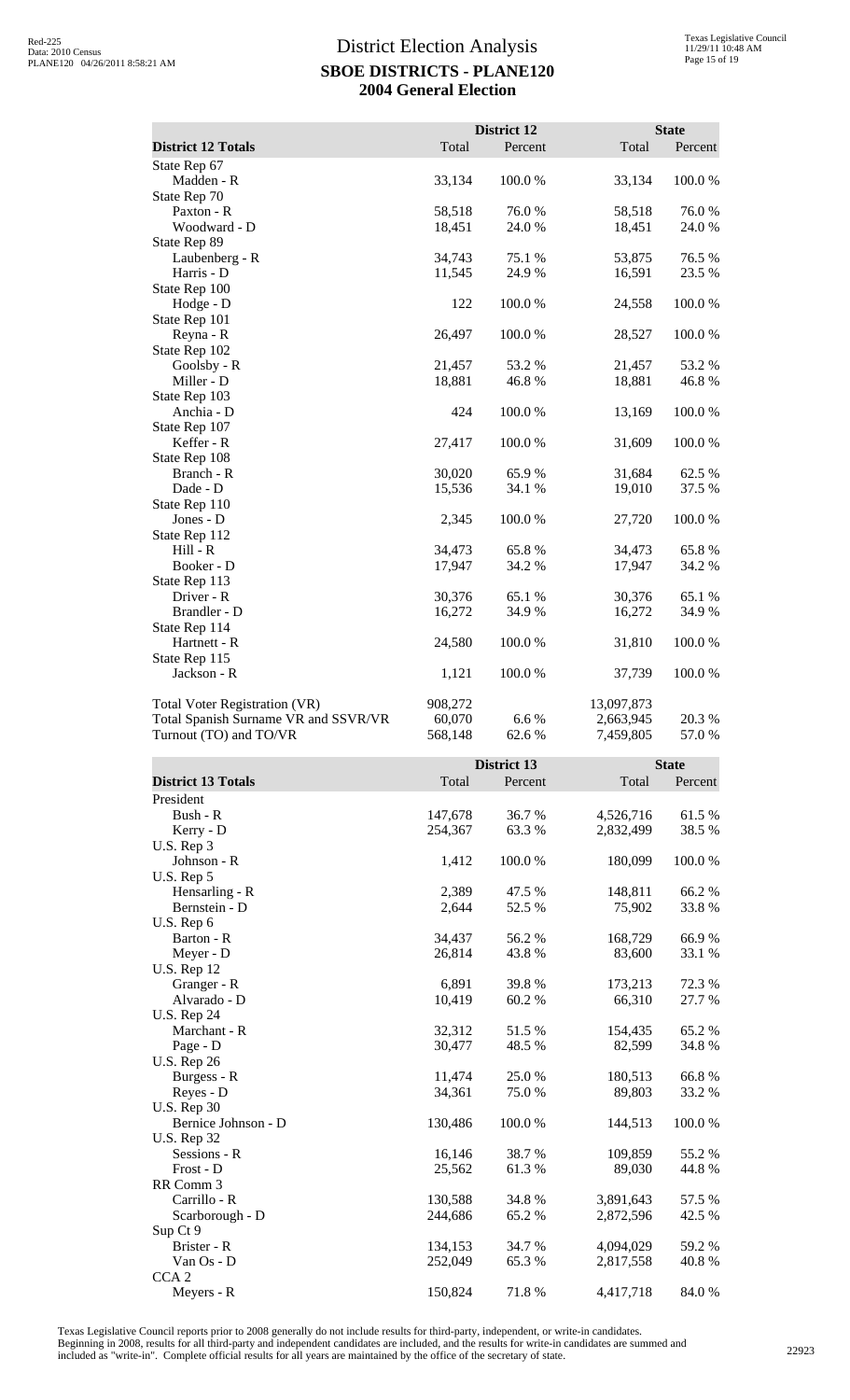|                                      | District 13      |                                     | <b>State</b>    |
|--------------------------------------|------------------|-------------------------------------|-----------------|
| <b>District 13 Totals</b>            | Total            | Percent<br>Total                    | Percent         |
| CCA <sub>2</sub>                     |                  |                                     |                 |
| Parker - L                           | 59,231           | 28.2 %<br>843,890                   | 16.0%           |
| CCA <sub>5</sub>                     |                  |                                     |                 |
| Johnson - R<br>160,019               |                  | 75.9%<br>4,504,319                  | 85.8%           |
| Oxford - L<br>CCA <sub>6</sub>       | 50,780           | 24.1 %<br>746,479                   | 14.2 %          |
| Keasler - R<br>129,023               |                  | 33.4 %<br>3,990,355                 | 57.9%           |
| Molina - D<br>256,942                |                  | 66.6%<br>2,906,687                  | 42.1 %          |
| SBOE <sub>11</sub>                   |                  |                                     |                 |
| Hardy - R                            | 28,860           | 100.0%<br>430,907                   | 100.0%          |
| SBOE 13                              |                  |                                     |                 |
| Knight - D<br>243,284<br>State Sen 9 |                  | 100.0%<br>250,392                   | 100.0%          |
| Harris - R<br>54,681                 | 100.0%           | 143,501                             | 100.0%          |
| State Sen 10                         |                  |                                     |                 |
| Brimer - R                           | 29,753           | 37.4 %<br>156,831                   | 59.3%           |
| Hill - D                             | 49,864           | 62.6 %<br>107,853                   | 40.7%           |
| State Sen 16                         |                  |                                     |                 |
| Carona - R<br>State Sen 23           | 10,027           | 100.0%<br>142,542                   | 100.0%          |
| West - D<br>144,349                  | 100.0%           | 150,244                             | 100.0%          |
| State Rep 90                         |                  |                                     |                 |
| Keilberg - R                         | 5,221            | 30.4 %<br>7,913                     | 34.8%           |
| Burnam - D                           | 11,939           | 69.6%<br>14,841                     | 65.2%           |
| State Rep 91                         |                  |                                     |                 |
| Griggs - R<br>State Rep 92           | 1,142            | 100.0%<br>38,560                    | 100.0%          |
| Smith - R                            | 154              | 100.0%<br>40,707                    | 100.0%          |
| State Rep 93                         |                  |                                     |                 |
| Goodman - R                          | 11,052           | 49.0%<br>22,866                     | 56.1 %          |
| Gregory - D                          | 11,505           | 51.0%<br>17,924                     | 43.9%           |
| State Rep 94<br>Grusendorf - R       |                  |                                     |                 |
| Woolridge - D                        | 15,043<br>10,444 | 59.0%<br>36,377<br>21,262<br>41.0 % | 63.1 %<br>36.9% |
| State Rep 95                         |                  |                                     |                 |
| Veasey - D                           | 100.0%<br>33,418 | 33,769                              | 100.0%          |
| State Rep 96                         |                  |                                     |                 |
| Zedler - R                           | 9,824            | 50.1 %<br>40,224                    | 60.3%           |
| $\cos$ - D                           | 9,784            | 49.9 %<br>26,447                    | 39.7%           |
| State Rep 97<br>Mowery - R           | 725              | 40,306<br>39.3 %                    | 63.2%           |
| Stevens - D                          | 1,122            | 60.7%<br>23,425                     | 36.8%           |
| State Rep 99                         |                  |                                     |                 |
| Geren - R                            | $\boldsymbol{0}$ | $0.0\ \%$<br>40,441                 | 69.7%           |
| Popp - $D$                           | $\boldsymbol{0}$ | 0.0 %<br>17,602                     | 30.3%           |
| State Rep 100<br>Hodge - D           | 100.0%<br>24,436 | 24,558                              | 100.0%          |
| State Rep 101                        |                  |                                     |                 |
| Reyna - R                            | 100.0%<br>2,030  | 28,527                              | 100.0%          |
| State Rep 103                        |                  |                                     |                 |
| Anchia - D                           | 100.0%<br>11,046 | 13,169                              | 100.0%          |
| State Rep 104                        |                  |                                     |                 |
| Alonzo - D<br>State Rep 105          | 15,328<br>100.0% | 15,328                              | 100.0%          |
| Harper-Brown - R                     | 3,605            | 57.9 %<br>21,599                    | 59.2 %          |
| Moore - D                            | 2,626            | 42.1 %<br>14,884                    | 40.8%           |
| State Rep 106                        |                  |                                     |                 |
| Allen - R                            | 18,828           | 52.6 %<br>18,828                    | 52.6 %          |
| Hubener - D                          | 16,987           | 47.4 %<br>16,987                    | 47.4 %          |
| State Rep 107<br>Keffer - R          | 100.0%<br>4,192  | 31,609                              | 100.0%          |
| State Rep 108                        |                  |                                     |                 |
| Branch - R                           | 1,664            | 32.4 %<br>31,684                    | 62.5 %          |
| Dade - D                             | 3,474            | 19,010<br>67.6 %                    | 37.5 %          |
| State Rep 109                        |                  |                                     |                 |
| Giddings - D                         | 43,932<br>100.0% | 43,932                              | 100.0%          |
| State Rep 110<br>Jones - D           | 25,375           | 100.0%<br>27,720                    | 100.0%          |
| State Rep 111                        |                  |                                     |                 |
| Davis - D                            | 37,129           | 100.0%<br>37,129                    | 100.0%          |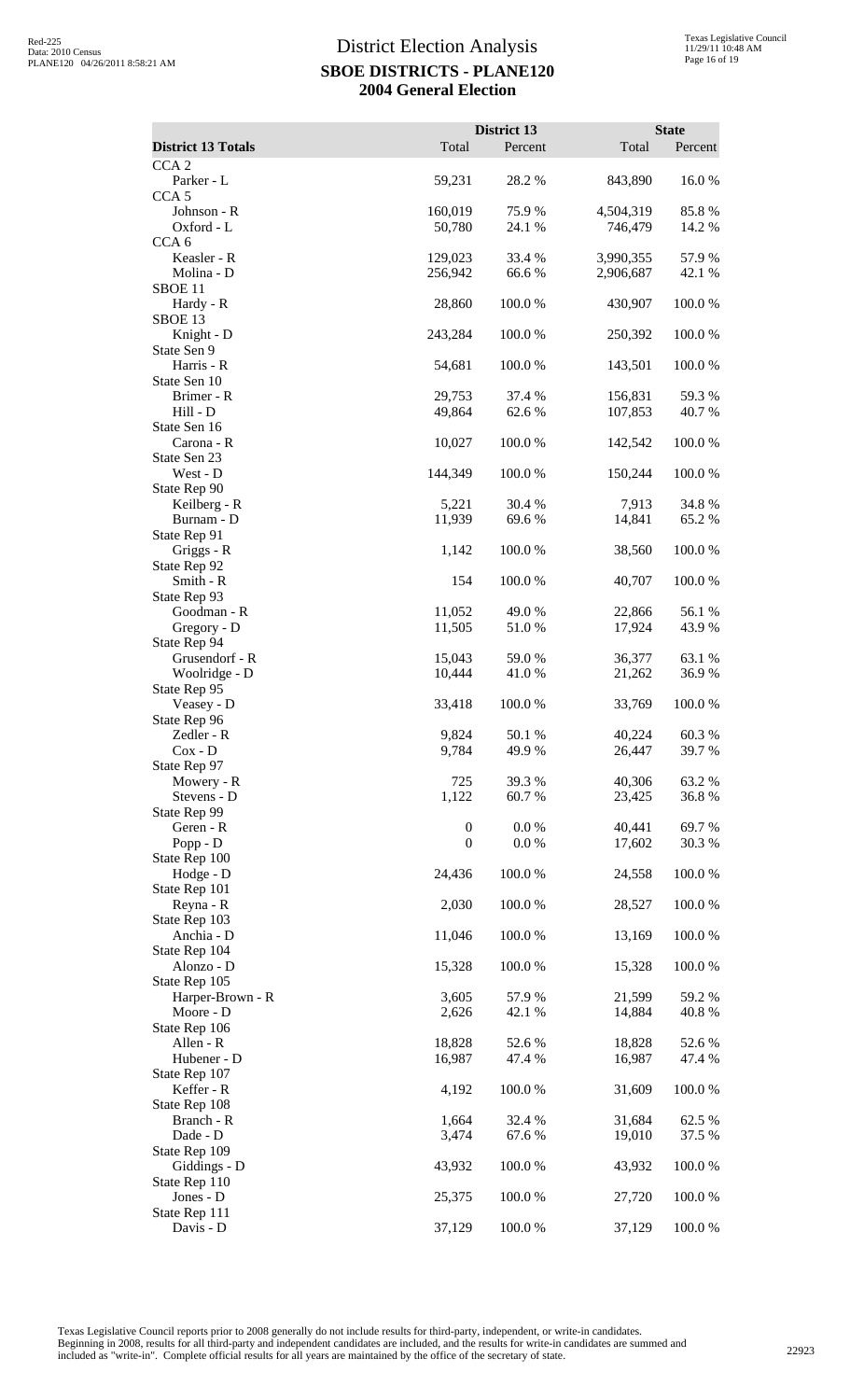|                                                                |                    | District 13        |                         | <b>State</b>    |
|----------------------------------------------------------------|--------------------|--------------------|-------------------------|-----------------|
| <b>District 13 Totals</b>                                      | Total              | Percent            | Total                   | Percent         |
| State Rep 115<br>Jackson - R                                   | 1,025              | 100.0%             | 37,739                  | 100.0 %         |
|                                                                |                    |                    |                         |                 |
| Total Voter Registration (VR)                                  | 772,893            | 17.0 %             | 13,097,873<br>2,663,945 |                 |
| Total Spanish Surname VR and SSVR/VR<br>Turnout (TO) and TO/VR | 131,528<br>407,171 | 52.7%              | 7,459,805               | 20.3 %<br>57.0% |
|                                                                |                    | <b>District 14</b> |                         | <b>State</b>    |
| <b>District 14 Totals</b>                                      | Total              | Percent            | Total                   | Percent         |
| President                                                      |                    |                    |                         |                 |
| Bush - R<br>Kerry - D                                          | 387,180<br>151,683 | 71.9 %<br>28.1 %   | 4,526,716<br>2,832,499  | 61.5%<br>38.5 % |
| U.S. Rep 6                                                     |                    |                    |                         |                 |
| Barton - R<br>Meyer - D                                        | 44,289<br>16,132   | 73.3 %<br>26.7%    | 168,729<br>83,600       | 66.9%<br>33.1 % |
| <b>U.S. Rep 11</b>                                             |                    |                    |                         |                 |
| Conaway - R                                                    | 20,314             | 75.5 %             | 177,282                 | 77.9 %          |
| Raasch - D<br><b>U.S. Rep 12</b>                               | 6,577              | 24.5 %             | 50,346                  | 22.1 %          |
| Granger - R                                                    | 15,527             | 79.3 %             | 173,213                 | 72.3 %          |
| Alvarado - D<br><b>U.S. Rep 13</b>                             | 4,053              | 20.7%              | 66,310                  | 27.7 %          |
| Thornberry - R                                                 | 8,973              | 100.0%             | 190,418                 | 100.0%          |
| <b>U.S. Rep 17</b>                                             |                    |                    |                         |                 |
| Wohlgemuth - R<br>Edwards - D                                  | 80,852<br>86,766   | 48.2%<br>51.8%     | 116,036<br>125,298      | 48.1 %<br>51.9% |
| <b>U.S. Rep 19</b>                                             |                    |                    |                         |                 |
| Neugebauer - R                                                 | 5,376              | 52.6 %             | 136,422                 | 59.3%           |
| Stenholm - D<br><b>U.S. Rep 24</b>                             | 4,847              | 47.4 %             | 93,521                  | 40.7 %          |
| Marchant - R                                                   | 25,544             | 66.9%              | 154,435                 | 65.2%           |
| Page - D<br><b>U.S. Rep 26</b>                                 | 12,610             | 33.1 %             | 82,599                  | 34.8%           |
| Burgess - R                                                    | 115,776            | 75.5 %             | 180,513                 | 66.8%           |
| Reyes - D                                                      | 37,664             | 24.5 %             | 89,803                  | 33.2 %          |
| <b>U.S. Rep 31</b><br>Carter - R                               | 22,019             | 70.2 %             | 160,221                 | 66.6%           |
| Porter - D                                                     | 9,330              | 29.8 %             | 80,272                  | 33.4 %          |
| RR Comm 3<br>Carrillo - R                                      | 329,518            | 66.5%              | 3,891,643               | 57.5 %          |
| Scarborough - D                                                | 166,054            | 33.5 %             | 2,872,596               | 42.5 %          |
| Sup Ct 9                                                       |                    |                    |                         |                 |
| Brister - R<br>Van Os - D                                      | 350,422<br>154,536 | 69.4 %<br>30.6%    | 4,094,029<br>2,817,558  | 59.2 %<br>40.8% |
| CCA <sub>2</sub>                                               |                    |                    |                         |                 |
| Meyers - R<br>Parker - L                                       | 368,532<br>58,751  | 86.3%<br>13.7 %    | 4,417,718<br>843,890    | 84.0%<br>16.0%  |
| CCA <sub>5</sub>                                               |                    |                    |                         |                 |
| Johnson - R                                                    | 376,964            | 88.6%              | 4,504,319               | 85.8%           |
| Oxford - L<br>CCA <sub>6</sub>                                 | 48,275             | 11.4 %             | 746,479                 | 14.2 %          |
| Keasler - R                                                    | 343,563            | 68.2%              | 3,990,355               | 57.9%           |
| Molina - D<br>SBOE <sub>11</sub>                               | 160,268            | 31.8%              | 2,906,687               | 42.1 %          |
| Hardy - R                                                      | 68,523             | 100.0%             | 430,907                 | 100.0%          |
| SBOE 14                                                        |                    |                    |                         |                 |
| Lowe - R<br>State Sen 9                                        | 306,626            | 100.0%             | 400,315                 | 100.0%          |
| Harris - R                                                     | 66,531             | 100.0%             | 143,501                 | 100.0%          |
| State Sen 24                                                   | 38,485             | 100.0%             | 189,773                 | 100.0%          |
| Fraser - R<br>State Sen 30                                     |                    |                    |                         |                 |
| Estes - R                                                      | 41,174             | 63.4 %             | 182,705                 | 69.1 %          |
| Gibbs - D<br>State Rep 8                                       | 23,783             | 36.6%              | 81,810                  | 30.9%           |
| Cook - R                                                       | 11,630             | 100.0%             | 33,181                  | 100.0%          |
| State Rep 10<br>Pitts - R                                      | 42,089             | 72.8%              | 42,089                  | 72.8%           |
| Gilbreath - D                                                  | 15,731             | 27.2 %             | 15,731                  | 27.2 %          |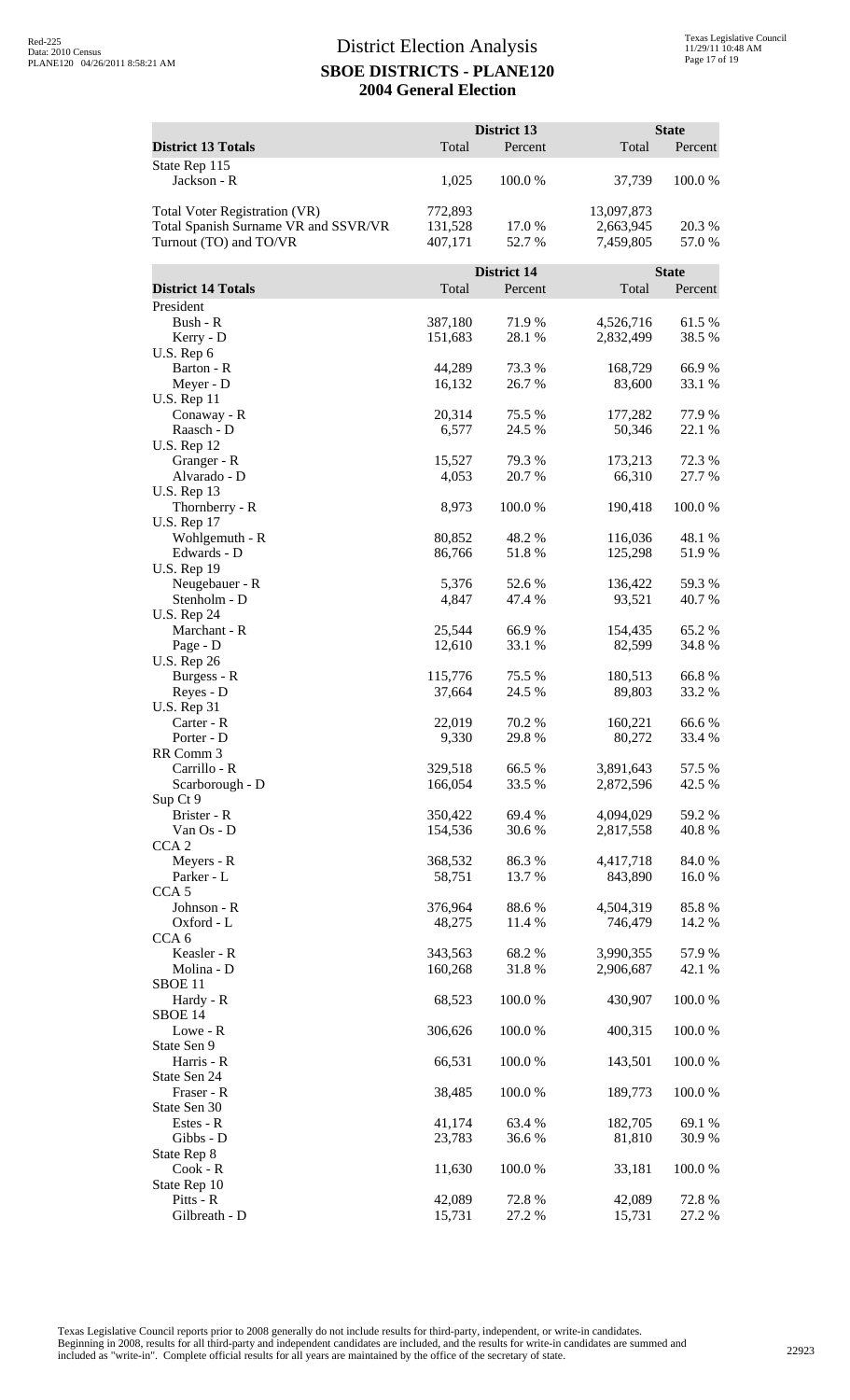|                                      |         | <b>District 14</b> |            | <b>State</b> |
|--------------------------------------|---------|--------------------|------------|--------------|
| <b>District 14 Totals</b>            | Total   | Percent            | Total      | Percent      |
| State Rep 54                         |         |                    |            |              |
| $Hupp - R$                           | 5,201   | 75.0 %             | 28,906     | 60.9%        |
| Lindsay - D                          | 1,735   | 25.0%              | 18,594     | 39.1 %       |
| State Rep 56                         |         |                    |            |              |
| Anderson - R                         | 31,042  | 52.6 %             | 31,042     | 52.6%        |
| Mabry - D                            | 27,977  | 47.4 %             | 27,977     | 47.4 %       |
| State Rep 57                         |         |                    |            |              |
| Hibbs - R                            | 5,772   | 31.3 %             | 16,958     | 41.7 %       |
| Dunnam - D                           | 12,675  | 68.7%              | 23,755     | 58.3%        |
| State Rep 58                         |         |                    |            |              |
| $Orr - R$                            | 36,995  | 69.8%              | 36,995     | 69.8%        |
| Kauffman - D                         | 16,020  | 30.2 %             | 16,020     | 30.2 %       |
| State Rep 59                         |         |                    |            |              |
| Miller - R                           | 27,593  | 63.9%              | 27,593     | 63.9%        |
| Nauert - D                           | 15,578  | 36.1 %             | 15,578     | 36.1 %       |
| State Rep 60                         |         |                    |            |              |
| Keffer - R                           | 37,214  | 69.6 %             | 38,326     | 69.9%        |
| Graves - D                           | 16,265  | 30.4 %             | 16,536     | 30.1 %       |
| State Rep 61                         |         |                    |            |              |
| $King - R$                           | 14,964  | 100.0%             | 47,298     | 100.0%       |
| State Rep 63                         |         |                    |            |              |
| Denny - R                            | 58,785  | 100.0%             | 58,785     | 100.0%       |
| State Rep 64                         |         |                    |            |              |
| Crownover - R                        | 44,577  | 100.0%             | 44,577     | 100.0%       |
| State Rep 65                         |         |                    |            |              |
| Solomons - R                         | 41,407  | 86.4 %             | 41,407     | 86.4 %       |
| $C\text{roft}$ - $L$                 | 6,497   | 13.6 %             | 6,497      | 13.6 %       |
| State Rep 68                         |         |                    |            |              |
| Hardcastle - R                       | 2,311   | 100.0%             | 39,442     | 100.0%       |
| Total Voter Registration (VR)        | 902,969 |                    | 13,097,873 |              |
| Total Spanish Surname VR and SSVR/VR | 65,348  | 7.2 %              | 2,663,945  | 20.3 %       |
| Turnout (TO) and TO/VR               | 543,716 | 60.2 %             | 7,459,805  | 57.0%        |

|                           | District 15 |         | <b>State</b> |         |
|---------------------------|-------------|---------|--------------|---------|
| <b>District 15 Totals</b> | Total       | Percent | Total        | Percent |
| President                 |             |         |              |         |
| Bush - R                  | 446,300     | 78.0%   | 4,526,716    | 61.5%   |
| Kerry - D                 | 125,944     | 22.0%   | 2,832,499    | 38.5%   |
| <b>U.S. Rep 11</b>        |             |         |              |         |
| Conaway - R               | 86,051      | 79.1 %  | 177,282      | 77.9%   |
| Raasch - D                | 22,757      | 20.9%   | 50,346       | 22.1 %  |
| <b>U.S. Rep 13</b>        |             |         |              |         |
| Thornberry - R            | 181,445     | 100.0%  | 190,418      | 100.0%  |
| <b>U.S. Rep 19</b>        |             |         |              |         |
| Neugebauer - R            | 131,046     | 59.6 %  | 136,422      | 59.3%   |
| Stenholm - D              | 88,674      | 40.4 %  | 93,521       | 40.7%   |
| <b>U.S. Rep 26</b>        |             |         |              |         |
| Burgess - R               | 7,464       | 75.9%   | 180,513      | 66.8%   |
| Reyes - D                 | 2,366       | 24.1 %  | 89,803       | 33.2 %  |
| RR Comm 3                 |             |         |              |         |
| Carrillo - R              | 363,278     | 69.5 %  | 3,891,643    | 57.5 %  |
| Scarborough - D           | 159,061     | 30.5 %  | 2,872,596    | 42.5 %  |
| Sup Ct 9                  |             |         |              |         |
| Brister - R               | 391,027     | 74.5 %  | 4,094,029    | 59.2%   |
| Van Os - D                | 134,032     | 25.5 %  | 2,817,558    | 40.8%   |
| CCA <sub>2</sub>          |             |         |              |         |
| Meyers - R                | 401,332     | 86.3%   | 4,417,718    | 84.0%   |
| Parker - L                | 63,615      | 13.7 %  | 843,890      | 16.0%   |
| CCA <sub>5</sub>          |             |         |              |         |
| Johnson - R               | 415,727     | 90.3 %  | 4,504,319    | 85.8%   |
| Oxford - L                | 44,797      | 9.7%    | 746,479      | 14.2 %  |
| CCA <sub>6</sub>          |             |         |              |         |
| Keasler - R               | 381,217     | 72.7%   | 3,990,355    | 57.9%   |
| Molina - D                | 143,474     | 27.3 %  | 2,906,687    | 42.1 %  |
| SBOE 14                   |             |         |              |         |
| Lowe - R                  | 61,399      | 100.0%  | 400,315      | 100.0%  |
| State Sen 24              |             |         |              |         |
| Fraser - R                | 45,480      | 100.0%  | 189,773      | 100.0%  |
| State Sen 28              |             |         |              |         |
| Duncan - R                | 172,594     | 100.0%  | 176,456      | 100.0%  |
| State Sen 30              |             |         |              |         |
| Estes - R                 | 63,451      | 69.5%   | 182,705      | 69.1 %  |
| Gibbs - D                 | 27,794      | 30.5 %  | 81,810       | 30.9%   |
|                           |             |         |              |         |